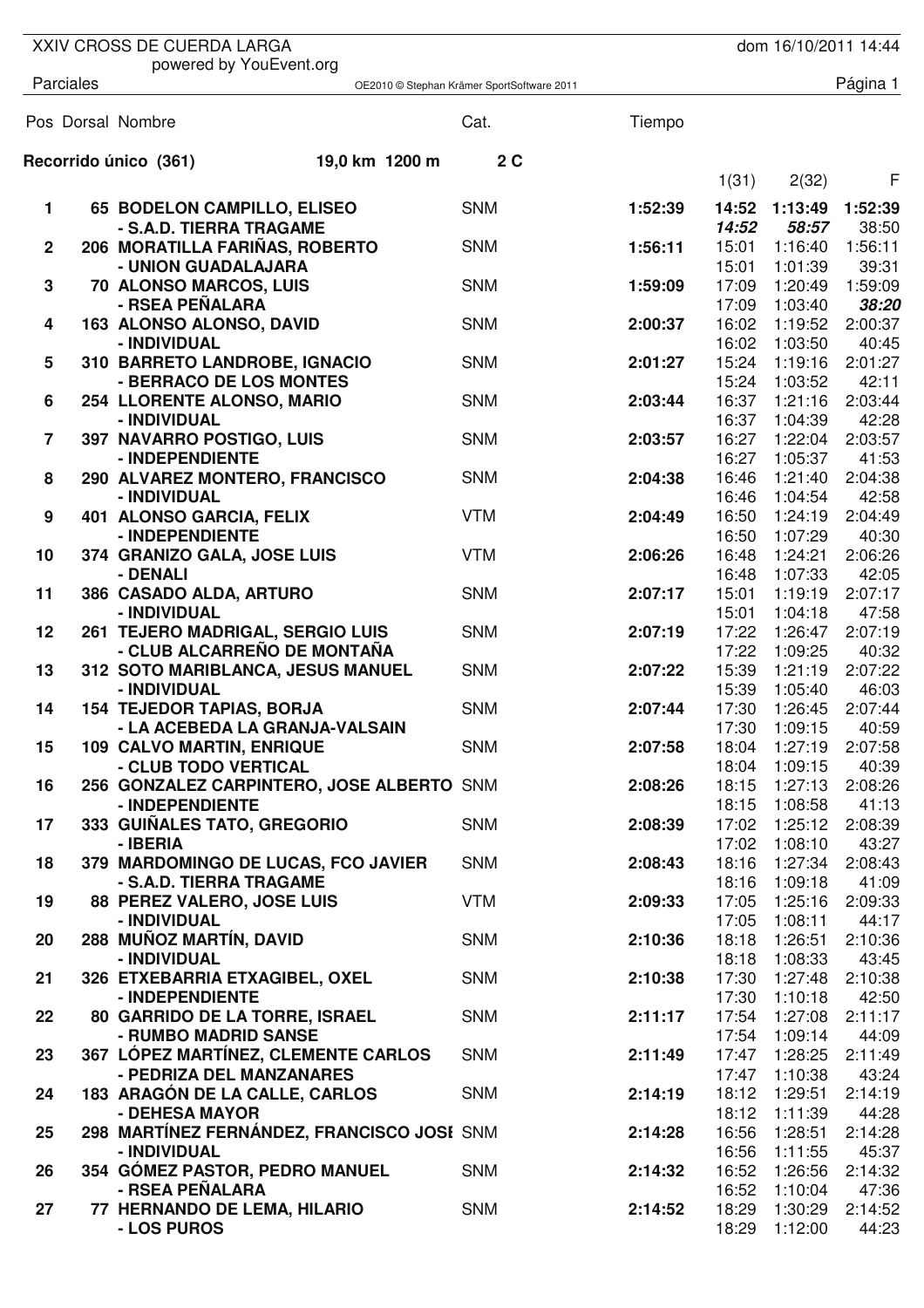|    |           | XXIV CROSS DE CUERDA LARGA                                 |                |                                            |         |         |                | dom 16/10/2011 14:44 |                  |
|----|-----------|------------------------------------------------------------|----------------|--------------------------------------------|---------|---------|----------------|----------------------|------------------|
|    |           | powered by YouEvent.org                                    |                |                                            |         |         |                |                      |                  |
|    | Parciales |                                                            |                | OE2010 © Stephan Krämer SportSoftware 2011 |         |         |                |                      | Página 2         |
|    |           | Pos Dorsal Nombre                                          |                | Cat.                                       |         | Tiempo  |                |                      |                  |
|    |           |                                                            |                |                                            |         |         |                |                      |                  |
|    |           | Recorrido único (361)                                      | 19,0 km 1200 m | 2C                                         | (cont.) |         |                |                      |                  |
|    |           |                                                            |                |                                            |         |         | 1(31)          |                      | F                |
|    |           |                                                            |                |                                            |         |         |                | 2(32)                |                  |
| 28 |           | 210 APARICIO DIAZ, ARTURO                                  |                | <b>SNM</b>                                 |         | 2:15:30 | 18:01          | 1:29:43              | 2:15:30          |
|    |           | - INDEPENDIENTE                                            |                |                                            |         |         | 18:01          | 1:11:42              | 45:47            |
| 29 |           | 304 FARIÑAS FERNANDEZ, TOMAS                               |                | <b>SNM</b>                                 |         | 2:15:38 | 18:19          | 1:28:58              | 2:15:38          |
|    |           | - TROTAPINARES                                             |                |                                            |         |         | 18:19          | 1:10:39              | 46:40            |
| 30 |           | 392 BLASCO ASENSIO, JESUS                                  |                | <b>SNM</b>                                 |         | 2:15:56 | 17:02          | 1:28:35              | 2:15:56          |
|    |           | - C.A. CUENCA                                              |                |                                            |         |         | 17:02          | 1:11:33              | 47:21            |
| 30 |           | 329 GARCÍA GÓMEZ, ALBERTO                                  |                | <b>SNM</b>                                 |         | 2:15:56 | 18:01          | 1:28:18              | 2:15:56          |
|    |           | - C.A. DOLOMÍA                                             |                |                                            |         |         | 18:01          | 1:10:17              | 47:38            |
| 32 |           | 64 CUENCA GARRIDO, DAVID                                   |                | <b>SNM</b>                                 |         | 2:15:57 | 17:47          | 1:29:16              | 2:15:57          |
|    |           | - BOMBEROS COMUNIDAD DE MADRID                             |                |                                            |         |         | 17:47          | 1:11:29              | 46:41            |
| 33 |           | <b>112 GIL RODRIGUEZ, VICTOR</b>                           |                | <b>SNM</b>                                 |         | 2:16:44 | 19:29          | 1:31:24              | 2:16:44          |
|    |           | - RSEA PEÑALARA                                            |                |                                            |         |         | 19:29          | 1:11:55              | 45:20            |
| 34 |           | 407 MORCILLO GARCIA, JULIAN                                |                | <b>SNM</b>                                 |         | 2:17:05 | 18:54          | 1:31:54              | 2:17:05          |
|    |           | - INDEPENDIENTE                                            |                |                                            |         |         | 18:54          | 1:13:00              | 45:11            |
| 35 |           | 389 PRIETO ADANERO, MIGUEL ANGEL                           |                | <b>VTM</b>                                 |         | 2:17:38 | 18:46          | 1:31:38              | 2:17:38          |
|    |           | - INDEPENDIENTE                                            |                | <b>SNM</b>                                 |         |         | 18:46          | 1:12:52<br>1:32:42   | 46:00<br>2:17:56 |
| 36 |           | 355 DE LA MORENA FRUTOS, ÁNGEL<br>- PEDRIZA DEL MANZANARES |                |                                            |         | 2:17:56 | 18:17<br>18:17 | 1:14:25              | 45:14            |
| 37 |           | 264 PEREZ RINCON, SERGIO                                   |                | <b>SNM</b>                                 |         | 2:18:03 | 18:26          | 1:30:42              | 2:18:03          |
|    |           | - CULB TRIATLON LAS AMERICAS DE                            |                |                                            |         |         | 18:26          | 1:12:16              | 47:21            |
| 38 |           | 295 AGUADO DORADO, CESAR                                   |                | <b>SNM</b>                                 |         | 2:18:25 | 18:37          | 1:33:05              | 2:18:25          |
|    |           | - INDIVIDUAL                                               |                |                                            |         |         | 18:37          | 1:14:28              | 45:20            |
| 39 |           | <b>149 GARCIA MATEO, EUSEBIO</b>                           |                | <b>SNM</b>                                 |         | 2:18:27 | 17:55          | 1:30:59              | 2:18:27          |
|    |           | - INDEPENDIENTE                                            |                |                                            |         |         | 17:55          | 1:13:04              | 47:28            |
| 40 |           | 52 RODRIGUEZ GALINDO, ALVARO                               |                | <b>SNM</b>                                 |         | 2:20:20 | 18:46          | 1:31:48              | 2:20:20          |
|    |           | - TRIATLON A6 MAJADAHONDA                                  |                |                                            |         |         | 18:46          | 1:13:02              | 48:32            |
| 41 |           | 61 MARTIN VILLALBA, JAVIER                                 |                | <b>SNM</b>                                 |         | 2:20:57 | 19:07          | 1:33:15              | 2:20:57          |
|    |           | - CLUB CANDAS                                              |                |                                            |         |         | 19:07          | 1:14:08              | 47:42            |
| 42 |           | 360 RUBIO MARTÍN, PEDRO JOSÉ                               |                | <b>VTM</b>                                 |         | 2:21:01 | 19:34          | 1:33:56              | 2:21:01          |
|    |           | - PEDRIZA DEL MANZANARES                                   |                |                                            |         |         | 19:34          | 1:14:22              | 47:05            |
| 43 |           | 227 SANZ SANZ, JUAN CARLOS                                 |                | <b>SNM</b>                                 |         | 2:21:08 | 18:52          | 1:33:57              | 2:21:08          |
|    |           | - S.A.D. TIERRA TRAGAME                                    |                |                                            |         |         | 18:52          | 1:15:05              | 47:11            |
| 44 |           | 75 ANABITARTE URRUTIA, JAIME                               |                | <b>VTM</b>                                 |         | 2:21:21 | 18:50          | 1:33:48              | 2:21:21          |
|    |           | - RSEA PEÑALARA                                            |                |                                            |         |         | 18:50          | 1:14:58              | 47:33            |
| 45 |           | 319 LOPEZ SANCHEZ, JOSE MANUEL                             |                | <b>SNM</b>                                 |         | 2:22:04 | 18:42          | 1:33:40              | 2:22:04          |
|    |           | - INDIVIDUAL                                               |                |                                            |         |         | 18:42          | 1:14:58              | 48:24            |
| 46 |           | 322 MARQUEZ ZAPATA, JAVIER                                 |                | SNM                                        |         | 2:22:32 | 18:40          | 1:34:28              | 2:22:32          |
|    |           | - RSEA PEÑALARA                                            |                |                                            |         |         | 18:40          | 1:15:48              | 48:04            |
| 47 |           | 398 CANOVAS RAS, JUAN                                      |                | <b>SNM</b>                                 |         | 2:22:36 | 19:23          | 1:35:29              | 2:22:36          |
| 48 |           | - ENPHORMA TRIATLON<br>155 AMENGUAL PLIEGO, GUILLERMO      |                | <b>SNM</b>                                 |         | 2:22:43 | 19:23<br>20:15 | 1:16:06<br>1:34:16   | 47:07<br>2:22:43 |
|    |           | - INDIVIDUAL                                               |                |                                            |         |         | 20:15          | 1:14:01              | 48:27            |
| 49 |           | 5 SÁNCHEZ BOMBÍN, JOSÉ                                     |                | <b>SNM</b>                                 |         | 2:22:48 | 19:30          | 1:34:13              | 2:22:48          |
|    |           | - INDEPENDIENTE                                            |                |                                            |         |         | 19:30          | 1:14:43              | 48:35            |
| 50 |           | <b>151 CUADRADO RUANO, MANUEL</b>                          |                | <b>SNM</b>                                 |         | 2:23:57 | 17:39          | 1:34:04              | 2:23:57          |
|    |           | - CD LA ARMUÑA                                             |                |                                            |         |         | 17:39          | 1:16:25              | 49:53            |
| 51 |           | 269 PEREZ LOPEZ, ANGEL                                     |                | <b>SNM</b>                                 |         | 2:25:19 | 19:33          | 1:35:03              | 2:25:19          |
|    |           | - INDIVIDUAL                                               |                |                                            |         |         | 19:33          | 1:15:30              | 50:16            |
| 52 |           | 302 HERNANDO MORÁN, ANGEL                                  |                | <b>SNM</b>                                 |         | 2:25:25 | 19:17          | 1:35:13              | 2:25:25          |
|    |           | - INDIVIDUAL                                               |                |                                            |         |         | 19:17          | 1:15:56              | 50:12            |
| 53 |           | 400 REY TADEO, MAURO                                       |                | <b>VTM</b>                                 |         | 2:25:43 | 19:21          | 1:35:48              | 2:25:43          |
|    |           | - RSEA PEÑALARA                                            |                |                                            |         |         | 19:21          | 1:16:27              | 49:55            |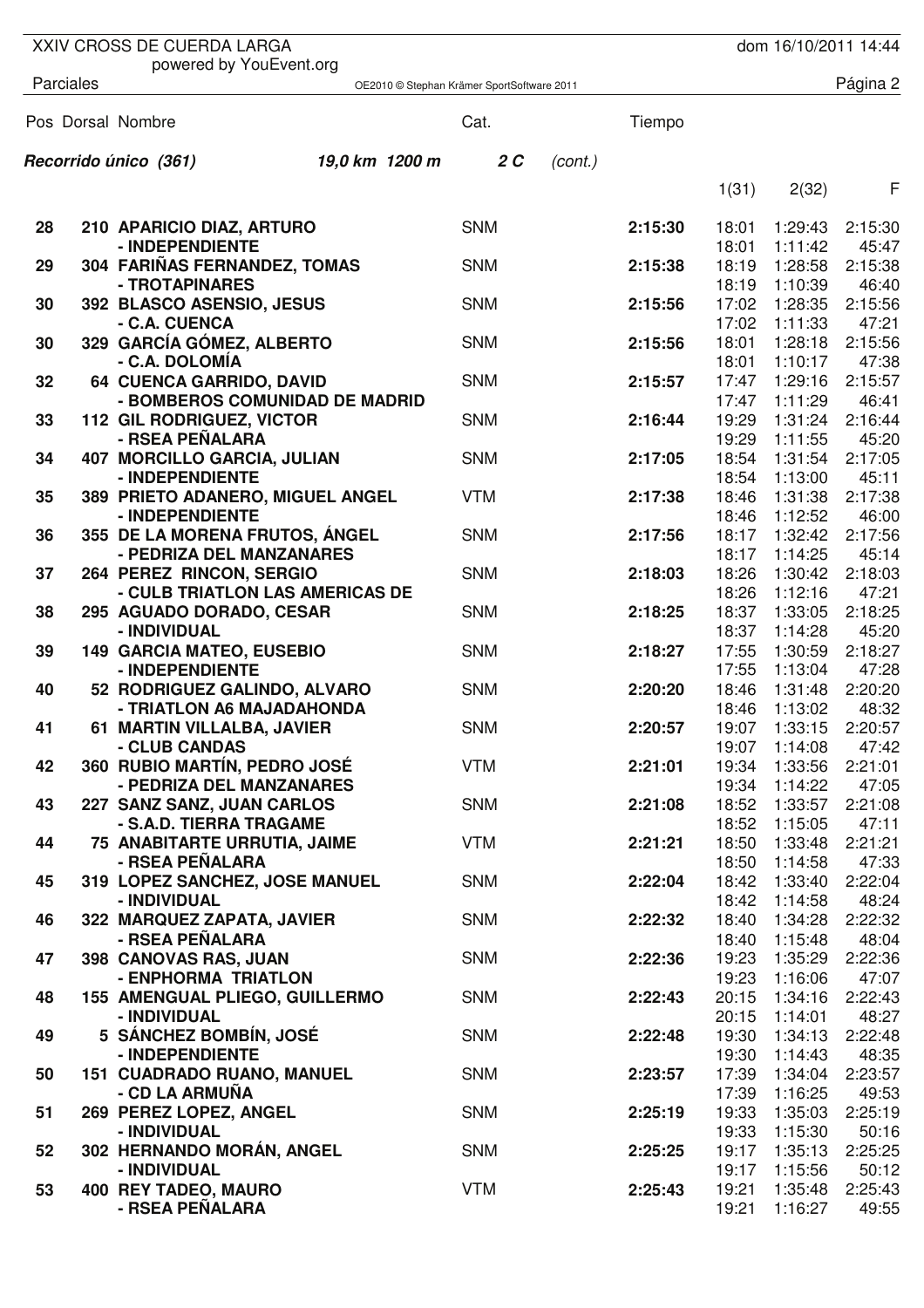|    |           | XXIV CROSS DE CUERDA LARGA                               |                                            |    |         |         |                | dom 16/10/2011 14:44 |                  |
|----|-----------|----------------------------------------------------------|--------------------------------------------|----|---------|---------|----------------|----------------------|------------------|
|    |           | powered by YouEvent.org                                  |                                            |    |         |         |                |                      |                  |
|    | Parciales |                                                          | OE2010 © Stephan Krämer SportSoftware 2011 |    |         |         |                |                      | Página 3         |
|    |           | Pos Dorsal Nombre                                        | Cat.                                       |    |         | Tiempo  |                |                      |                  |
|    |           |                                                          |                                            |    |         |         |                |                      |                  |
|    |           | 19,0 km 1200 m<br>Recorrido único (361)                  |                                            | 2C | (cont.) |         |                |                      |                  |
|    |           |                                                          |                                            |    |         |         | 1(31)          | 2(32)                | F                |
| 54 |           | 161 MARTINEZ SANTANA, ALBERTO                            | <b>SNM</b>                                 |    |         | 2:26:53 | 20:09          | 1:38:03              | 2:26:53          |
|    |           | - INDIVIDUAL                                             |                                            |    |         |         | 20:09          | 1:17:54              | 48:50            |
| 55 |           | <b>133 LABIAGA FERRER, MIGUEL</b>                        | <b>SNM</b>                                 |    |         | 2:27:21 | 18:41          | 1:33:18              | 2:27:21          |
|    |           | - INDIVIDUAL                                             |                                            |    |         |         | 18:41          | 1:14:37              | 54:03            |
| 56 |           | 180 RODRIGUEZ DE GASPAR, LUIS ANGEL                      | <b>SNM</b>                                 |    |         | 2:27:29 | 21:19          | 1:38:12              | 2:27:29          |
|    |           | - C.A. CAJA RURAL TORDESILLAS                            |                                            |    |         |         | 21:19          | 1:16:53              | 49:17            |
| 57 |           | 294 GALLEGO MOLANO, BERNARDO                             | <b>VTM</b>                                 |    |         | 2:27:31 | 19:40          | 1:37:30              | 2:27:31          |
|    |           | - INDIVIDUAL                                             |                                            |    |         |         | 19:40          | 1:17:50              | 50:01            |
| 58 |           | 365 DE PAZ RUIZ, DAVID JACOBO                            | <b>SNM</b>                                 |    |         | 2:27:32 | 20:09          | 1:37:11              | 2:27:32          |
|    |           | - PEDRIZA DEL MANZANARES                                 |                                            |    |         |         | 20:09          | 1:17:02              | 50:21            |
| 59 |           | 300 ESCUDERO MINGUEZ, JUAN RAMON                         | <b>SNM</b>                                 |    |         | 2:27:35 | 19:28          | 1:38:00              | 2:27:35          |
|    |           | - INDIVIDUAL                                             |                                            |    |         |         | 19:28          | 1:18:32              | 49:35            |
| 60 |           | <b>181 PAULINO LLANOS, LUIS</b>                          | <b>SNM</b>                                 |    |         | 2:27:52 | 18:56          | 1:37:05              | 2:27:52          |
|    |           | - ENPHORMA TRIATLON                                      |                                            |    |         |         | 18:56          | 1:18:09              | 50:47            |
| 61 |           | 74 JIMENEZ IZQUIERDO, JULIO                              | <b>SNM</b>                                 |    |         | 2:27:53 | 18:06          | 1:35:31              | 2:27:53          |
|    |           | - INDIVIDUAL                                             |                                            |    |         |         | 18:06          | 1:17:25              | 52:22            |
| 62 |           | 202 PERES CARRERO, JORDI                                 | <b>SNM</b>                                 |    |         | 2:27:55 | 20:38          | 1:37:22              | 2:27:55          |
|    |           | - INDEPENDIENTE                                          |                                            |    |         |         | 20:38          | 1:16:44              | 50:33            |
| 63 |           | 91 FERNÁNDEZ ZORITA, JORGE JUAN                          | <b>SNM</b>                                 |    |         | 2:28:02 | 18:50          | 1:36:32              | 2:28:02          |
|    |           | - INDEPENDIENTE                                          |                                            |    |         |         | 18:50          | 1:17:42              | 51:30            |
| 64 |           | 106 BROS PIÑOL, QUERALT                                  | <b>SNF</b>                                 |    |         | 2:28:04 | 20:03          | 1:38:25              | 2:28:04          |
|    |           | - TRIATLON A6 MAJADAHONDA                                |                                            |    |         |         | 20:03          | 1:18:22              | 49:39            |
| 65 |           | 107 GUERRA GOMEZ, RAFAEL                                 | <b>VTM</b>                                 |    |         | 2:28:05 | 19:36          | 1:37:28              | 2:28:05          |
|    |           | - TRIATLON A6 MAJADAHONDA                                |                                            |    |         |         | 19:36          | 1:17:52              | 50:37            |
| 66 |           | 1 MUÑOZ MARTÍN, HÉCTOR                                   | <b>SNM</b>                                 |    |         | 2:28:08 | 19:37          | 1:38:06              | 2:28:08          |
|    |           | - INDIVIDUAL                                             |                                            |    |         |         | 19:37          | 1:18:29              | 50:02            |
| 67 |           | 266 OREJUDO PEDROSA, JAVIER                              | <b>SNM</b>                                 |    |         | 2:28:18 | 20:45          | 1:39:09              | 2:28:18          |
|    |           | - INDIVIDUAL                                             |                                            |    |         |         | 20:45          | 1:18:24              | 49:09            |
| 68 |           | <b>164 MARTIN MIGUEL, CARLOS</b>                         | <b>SNM</b>                                 |    |         | 2:28:49 | 20:34          | 1:38:51              | 2:28:49          |
|    |           | - INDIVIDUAL                                             |                                            |    |         |         | 20:34          | 1:18:17              | 49:58            |
| 69 |           | 346 ORTEGA FERNANDEZ, CARLOS                             | <b>SNM</b>                                 |    |         | 2:29:24 | 19:43          | 1:40:50              | 2:29:24          |
|    |           | - INDEPENDIENTE                                          |                                            |    |         |         | 19:43          | 1:21:07              | 48:34            |
| 70 |           | 167 CAMPO ASTILLEROS, ALBERTO<br>- S.A.D. TIERRA TRAGAME | <b>SNM</b>                                 |    |         | 2:29:34 | 19:39<br>19:39 | 1:39:56<br>1:20:17   | 2:29:34<br>49:38 |
| 71 |           | 363 MARTÍNEZ BENAVENT, JORGE                             | <b>SNM</b>                                 |    |         | 2:29:45 | 19:20          | 1:37:59              | 2:29:45          |
|    |           | - PEDRIZA DEL MANZANARES                                 |                                            |    |         |         | 19:20          | 1:18:39              | 51:46            |
| 72 |           | 381 RODRIGUEZ NUERO, FELIPE                              | <b>VTM</b>                                 |    |         | 2:30:12 | 21:18          | 1:41:27              | 2:30:12          |
|    |           | - RSEA PEÑALARA                                          |                                            |    |         |         | 21:18          | 1:20:09              | 48:45            |
| 73 |           | 160 NIETO GONZALEZ, FRANCISCO JAVIER                     | <b>VTM</b>                                 |    |         | 2:30:24 | 19:45          | 1:38:10              | 2:30:24          |
|    |           | - INDIVIDUAL                                             |                                            |    |         |         | 19:45          | 1:18:25              | 52:14            |
| 74 |           | 285 RUIZ DUARTE, CARLOS                                  | <b>SNM</b>                                 |    |         | 2:30:34 | 18:47          | 1:35:23              | 2:30:34          |
|    |           | - INDIVIDUAL                                             |                                            |    |         |         | 18:47          | 1:16:36              | 55:11            |
| 75 |           | <b>130 GARASA MAYAYO, SERGIO</b>                         | <b>SNM</b>                                 |    |         | 2:31:04 | 19:58          | 1:41:09              | 2:31:04          |
|    |           | - S.A.D. TIERRA TRAGAME                                  |                                            |    |         |         | 19:58          | 1:21:11              | 49:55            |
| 76 |           | 220 PEREZ MORENO, MIGUEL ANGEL                           | <b>VTM</b>                                 |    |         | 2:31:14 | 19:42          | 1:37:32              | 2:31:14          |
|    |           | - CLUB ECOSPORT                                          |                                            |    |         |         | 19:42          | 1:17:50              | 53:42            |
| 77 |           | 2 ROBLES PICON, RAUL                                     | <b>SNM</b>                                 |    |         | 2:31:27 | 19:54          | 1:39:32              | 2:31:27          |
|    |           | - MORENITO                                               |                                            |    |         |         | 19:54          | 1:19:38              | 51:55            |
| 78 |           | 24 POZAS VALDIVIELSO, FERNANDO                           | <b>SNM</b>                                 |    |         | 2:31:28 | 20:05          | 1:39:30              | 2:31:28          |
|    |           | - INDIVIDUAL                                             |                                            |    |         |         | 20:05          | 1:19:25              | 51:58            |
| 78 |           | 278 MORAN ARANGO, ALBERTO                                | <b>SNM</b>                                 |    |         | 2:31:28 | 18:48          | 1:38:58              | 2:31:28          |
|    |           | - C.C. CHAMARTIN                                         |                                            |    |         |         | 18:48          | 1:20:10              | 52:30            |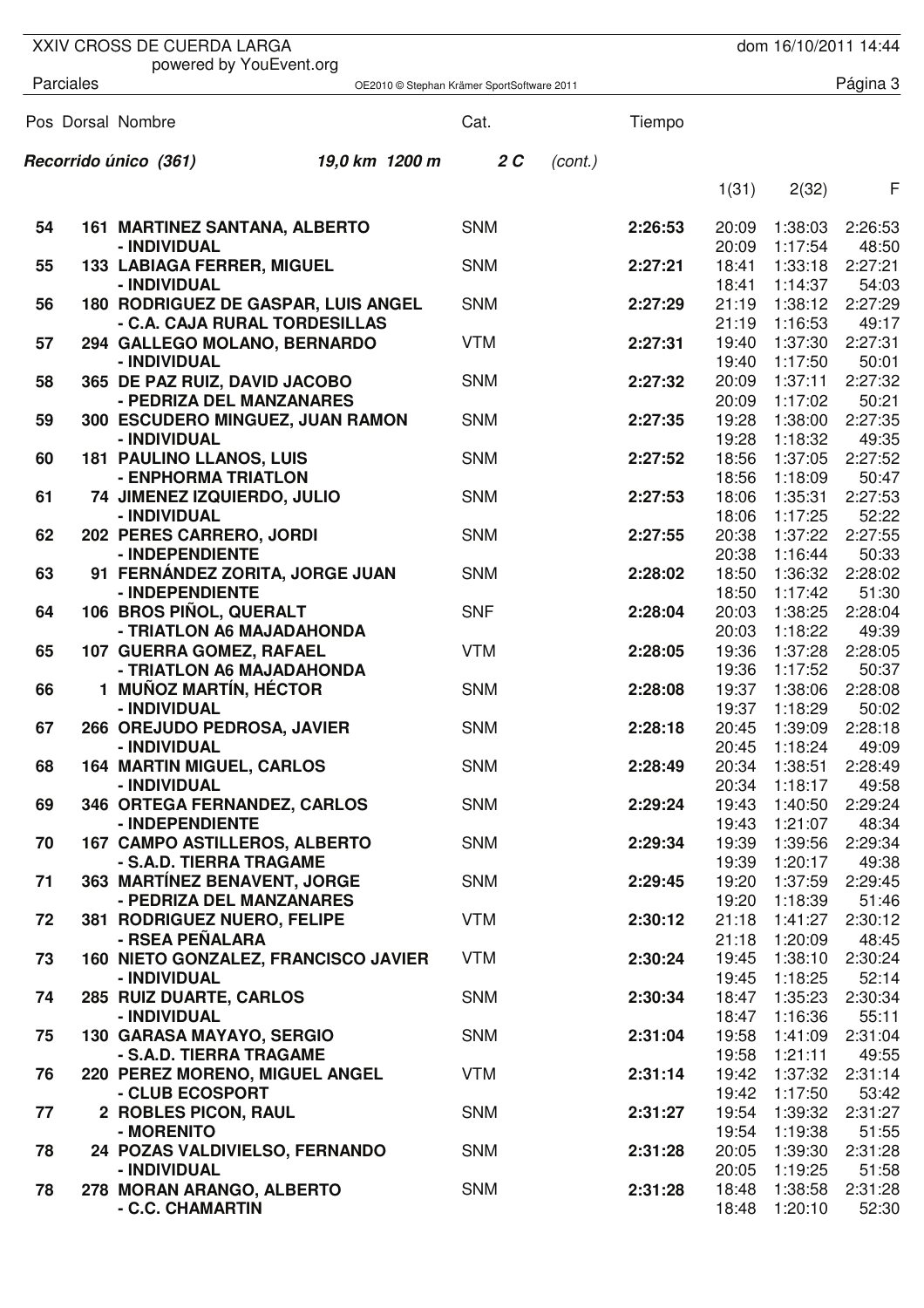|           | XXIV CROSS DE CUERDA LARGA                                            |            |         |         |                | dom 16/10/2011 14:44     |                  |
|-----------|-----------------------------------------------------------------------|------------|---------|---------|----------------|--------------------------|------------------|
| Parciales | powered by YouEvent.org<br>OE2010 © Stephan Krämer SportSoftware 2011 |            |         |         |                |                          | Página 4         |
|           |                                                                       |            |         |         |                |                          |                  |
|           | Pos Dorsal Nombre                                                     | Cat.       |         | Tiempo  |                |                          |                  |
|           | 19,0 km 1200 m<br>Recorrido único (361)                               | 2C         | (cont.) |         |                |                          |                  |
|           |                                                                       |            |         |         | 1(31)          | 2(32)                    | $\mathsf{F}$     |
| 80        | <b>140 CABREJAS ARTOLA, JESUS</b>                                     | <b>SNM</b> |         | 2:31:31 | 21:11          | 1:42:05                  | 2:31:31          |
|           | - GRUPO DE MONTAÑA LA ACEBEDA                                         |            |         |         | 21:11          | 1:20:54                  | 49:26            |
| 81        | <b>383 ARRIBAS MARTINEZ, TOMAS</b>                                    | <b>VTM</b> |         | 2:31:42 | 19:54          | 1:39:51                  | 2:31:42          |
|           | - RSEA PEÑALARA                                                       |            |         |         | 19:54          | 1:19:57                  | 51:51            |
| 82        | 162 MONCLUS PARRA, PEDRO GERMAN<br>- INDIVIDUAL                       | <b>SNM</b> |         | 2:31:44 | 20:31<br>20:31 | 1:40:54<br>1:20:23       | 2:31:44<br>50:50 |
| 83        | 359 DE PAZ RUIZ, PEDRO                                                | <b>SNM</b> |         | 2:31:51 | 20:30          | 1:41:03                  | 2:31:51          |
|           | - PEDRIZA DEL MANZANARES                                              |            |         |         | 20:30          | 1:20:33                  | 50:48            |
| 84        | 402 SANTAMARIA LUCIAÑEZ, JOSE                                         | <b>VTM</b> |         | 2:31:55 | 20:40          | 1:40:36                  | 2:31:55          |
| 85        | - INDEPENDIENTE<br>97 ASTUDILLO RODRÍGUEZ, JULIO MIGUEL               | <b>VTM</b> |         | 2:32:12 | 20:40<br>22:56 | 1:19:56<br>1:41:59       | 51:19<br>2:32:12 |
|           | - LOS HURONES                                                         |            |         |         | 22:56          | 1:19:03                  | 50:13            |
| 86        | 207 MORENO DURÁN, F. MARIANO                                          | <b>SNM</b> |         | 2:32:25 | 19:17          | 1:36:54                  | 2:32:25          |
|           | - TRIATLON VALDEMORO                                                  |            |         |         | 19:17          | 1:17:37                  | 55:31            |
| 87        | 255 FERNANDEZ LIRIA, CRISTOBAL<br>- ADYRON                            | <b>VTM</b> |         | 2:32:28 | 20:59<br>20:59 | 1:41:15<br>1:20:16       | 2:32:28<br>51:13 |
| 88        | 306 DIAZ CAMINO, HUGO                                                 | <b>SNM</b> |         | 2:33:01 | 21:10          | 1:42:55                  | 2:33:01          |
|           | - ASADORDEANGEL-CERCEDILLA                                            |            |         |         | 21:10          | 1:21:45                  | 50:06            |
| 89        | 28 RAMIREZ VALDERRAMA, JUAN                                           | <b>SNM</b> |         | 2:33:06 | 18:31          | 1:39:16                  | 2:33:06          |
|           | - CLUB DEP. ELEM. DE MONT. MONDA                                      |            |         |         | 18:31          | 1:20:45                  | 53:50            |
| 90        | 252 PUCHOL MORALES, JUAN LUCIO<br>- INDIVIDUAL                        | <b>SNM</b> |         | 2:33:12 | 20:35<br>20:35 | 1:40:17<br>1:19:42       | 2:33:12<br>52:55 |
| 91        | 158 GALLARDO BARRENO, OSCAR MANUEL                                    | <b>SNM</b> |         | 2:33:20 | 20:54          | 1:41:12                  | 2:33:20          |
|           | - INDIVIDUAL                                                          |            |         |         | 20:54          | 1:20:18                  | 52:08            |
| 92        | 315 CARRASCO SUÁREZ, DANIEL                                           | <b>SNM</b> |         | 2:33:35 | 21:37          | 1:41:34                  | 2:33:35          |
| 93        | - A.D. COREBO<br>30 DE HOZ GARCÍA-BELLIDO, ALEJANDRO                  | <b>SNM</b> |         | 2:33:41 | 21:37          | 1:19:57<br>19:25 1:40:13 | 52:01<br>2:33:41 |
|           | - PEDRIZA DEL MANZANARES                                              |            |         |         | 19:25          | 1:20:48                  | 53:28            |
| 94        | 375 SAINZ JIMENEZ, MARIO                                              | SNM        |         | 2:34:06 | 19:48          | 1:40:41                  | 2:34:06          |
|           | - CLUB ALPINO MADRILEÑO                                               |            |         |         | 19:48          | 1:20:53                  | 53:25            |
| 95        | 20 DE LA FUENTE, GUSTAVO                                              | <b>SNM</b> |         | 2:34:29 | 21:36          | 1:43:11<br>1:21:35       | 2:34:29          |
| 96        | - INDIVIDUAL<br>349 NAVAS SOLORZANO, DIEGO                            | <b>SNM</b> |         | 2:34:45 | 21:36<br>20:14 | 1:41:20                  | 51:18<br>2:34:45 |
|           | - INDEPENDIENTE                                                       |            |         |         | 20:14          | 1:21:06                  | 53:25            |
| 97        | 338 IGLESIAS CAMPI, ALFONSO                                           | <b>SNM</b> |         | 2:35:04 | 19:24          | 1:39:37                  | 2:35:04          |
|           | - S.A.D. TIERRA TRAGAME<br>116 CASTRO ORTIZ, JESUS MIGUEL             |            |         |         | 19:24          | 1:20:13                  | 55:27            |
| 98        | - GRUPO MONTAÑA CSIC                                                  | <b>SNM</b> |         | 2:35:17 | 22:35<br>22:35 | 1:45:17<br>1:22:42       | 2:35:17<br>50:00 |
| 99        | 327 ECHEBARRIA ECHAGUIBEL, MIKEL                                      | <b>SNM</b> |         | 2:35:29 | 21:58          | 1:44:43                  | 2:35:29          |
|           | - INDIVIDUAL                                                          |            |         |         | 21:58          | 1:22:45                  | 50:46            |
| 100       | 39 ESCRIBANO ORTEGA, JUAN CARLOS                                      | <b>SNM</b> |         | 2:35:31 | 19:28          | 1:39:43                  | 2:35:31          |
| 101       | - TRICICLES<br>356 ARROGANTE HUERTAS, VÍCTOR                          | <b>SNM</b> |         | 2:35:51 | 19:28<br>19:31 | 1:20:15<br>1:41:32       | 55:48<br>2:35:51 |
|           | - PEDRIZA DEL MANZANARES                                              |            |         |         | 19:31          | 1:22:01                  | 54:19            |
| 102       | 128 GONZALEZ LOPEZ, DAVID                                             | <b>SNM</b> |         | 2:36:15 | 20:42          | 1:41:50                  | 2:36:15          |
|           | - INDIVIDUAL                                                          |            |         |         | 20:42          | 1:21:08                  | 54:25            |
| 103       | 55 MERENCIO PEREZ, FRANCISCO JAVIER<br>- A. M. DOLOMÍA                | <b>SNM</b> |         | 2:36:17 | 21:36<br>21:36 | 1:44:31<br>1:22:55       | 2:36:17<br>51:46 |
| 104       | 200 GARCIA GIL, CESAR                                                 | <b>SNM</b> |         | 2:36:29 | 21:38          | 1:44:38                  | 2:36:29          |
|           | - INDIVIDUAL                                                          |            |         |         | 21:38          | 1:23:00                  | 51:51            |
| 105       | 191 ODRIOZOLA LINO, JAVIER                                            | <b>VTM</b> |         | 2:36:38 | 21:08          | 1:45:22                  | 2:36:38          |
|           | - CANGURO AAC                                                         |            |         |         | 21:08          | 1:24:14                  | 51:16            |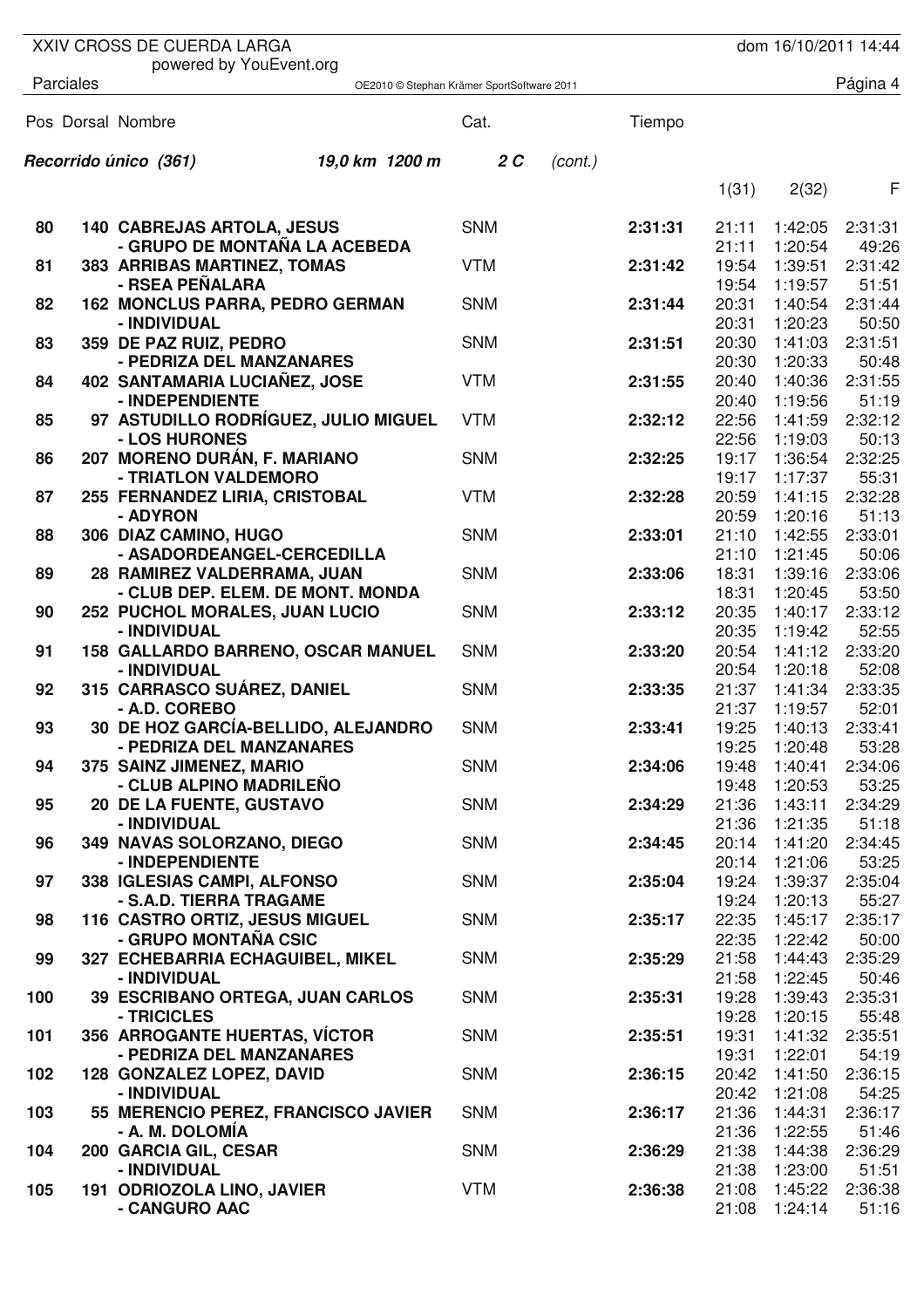|     |           | XXIV CROSS DE CUERDA LARGA                                            |            |         |         |                | dom 16/10/2011 14:44 |                  |
|-----|-----------|-----------------------------------------------------------------------|------------|---------|---------|----------------|----------------------|------------------|
|     | Parciales | powered by YouEvent.org<br>OE2010 © Stephan Krämer SportSoftware 2011 |            |         |         |                |                      | Página 5         |
|     |           |                                                                       |            |         |         |                |                      |                  |
|     |           | Pos Dorsal Nombre                                                     | Cat.       |         | Tiempo  |                |                      |                  |
|     |           | 19,0 km 1200 m<br>Recorrido único (361)                               | 2C         | (cont.) |         |                |                      |                  |
|     |           |                                                                       |            |         |         |                |                      | F                |
|     |           |                                                                       |            |         |         | 1(31)          | 2(32)                |                  |
| 106 |           | 231 GAZAPO AGUIRRE, JOSE FRANCISCO                                    | <b>SNM</b> |         | 2:37:12 | 22:35          | 1:44:19              | 2:37:12          |
|     |           | - INDIVIDUAL                                                          |            |         |         | 22:35          | 1:21:44              | 52:53            |
| 107 |           | 41 JIMÉNEZ ESTÉBANEZ, ISRAEL                                          | <b>SNM</b> |         | 2:37:17 | 22:36          | 1:46:17              | 2:37:17          |
| 108 |           | - A.D. GRUPO DE MONTAÑA PEGASO<br>44 FERNANDEZ DEL PINO, OCTAVIO      | <b>SNM</b> |         | 2:37:19 | 22:36<br>19:58 | 1:23:41<br>1:41:23   | 51:00<br>2:37:19 |
|     |           | - INDIVIDUAL                                                          |            |         |         | 19:58          | 1:21:25              | 55:56            |
| 109 |           | <b>47 SEGOVIA LARA, MANUEL</b>                                        | <b>SNM</b> |         | 2:37:29 | 20:57          | 1:41:44              | 2:37:29          |
|     |           | - CLUB CAPRA DE MONTAÑA                                               |            |         |         | 20:57          | 1:20:47              | 55:45            |
| 110 |           | 272 PINEDA BALDOMINOS, CARLOS                                         | <b>SNM</b> |         | 2:37:30 | 20:48          | 1:43:44              | 2:37:30          |
|     |           | - INDIVIDUAL                                                          |            |         |         | 20:48          | 1:22:56              | 53:46            |
| 111 |           | 4 GALLEGO GOMEZ, FRANCISCO DANIEL<br>- INDIVIDUAL                     | <b>SNM</b> |         | 2:37:52 | 22:37<br>22:37 | 1:48:03<br>1:25:26   | 2:37:52<br>49:49 |
| 112 |           | 396 GARCIA-ARANDA ROJAS, EUGENIO                                      | <b>VTM</b> |         | 2:37:55 | 21:04          | 1:44:06              | 2:37:55          |
|     |           | - RSEA PEÑALARA                                                       |            |         |         | 21:04          | 1:23:02              | 53:49            |
| 113 |           | 347 CUESTA VIÑOLO, ALVARO                                             | <b>SNM</b> |         | 2:38:01 | 23:08          | 1:46:15              | 2:38:01          |
|     |           | - INDIVIDUAL                                                          |            |         |         | 23:08          | 1:23:07              | 51:46            |
| 114 |           | 215 ROJAS GONZALEZ, VICENTE<br>- RSEA PEÑALARA                        | <b>SNM</b> |         | 2:38:02 | 25:26          | 1:46:49              | 2:38:02          |
| 115 |           | 260 ALONSO BRAZUELO, LUIS MIGUEL                                      | <b>SNM</b> |         | 2:38:22 | 25:26<br>22:51 | 1:21:23<br>1:46:12   | 51:13<br>2:38:22 |
|     |           | - INDIVIDUAL                                                          |            |         |         | 22:51          | 1:23:21              | 52:10            |
| 116 |           | 95 ORELLANA ALFARO, CARLOS                                            | <b>SNM</b> |         | 2:38:25 | 21:33          | 1:46:33              | 2:38:25          |
|     |           | - CANDAS                                                              |            |         |         | 21:33          | 1:25:00              | 51:52            |
| 117 |           | 275 ALMAGRO LLAMAS, FELICIANO                                         | <b>SNM</b> |         | 2:38:32 | 24:48          | 1:46:46              | 2:38:32          |
| 118 |           | - INDIVIDUAL                                                          | <b>VTM</b> |         | 2:38:51 | 24:48<br>22:07 | 1:21:58<br>1:46:36   | 51:46<br>2:38:51 |
|     |           | 222 SIERRA QUERENCIA, JOSE ANTONIO<br>- INDIVIDUAL                    |            |         |         | 22:07          | 1:24:29              | 52:15            |
| 119 |           | 331 ROBLES VALLEJO, FERNANDO                                          | <b>SNM</b> |         | 2:39:05 |                | 21:34 1:46:56        | 2:39:05          |
|     |           | - INDEPENDIENTE                                                       |            |         |         |                | 21:34 1:25:22        | 52:09            |
| 120 |           | 117 ROMANILLOS ARROYO, GUSTAVO                                        | <b>SNM</b> |         | 2:39:35 | 22:27          | 1:44:59              | 2:39:35          |
|     |           | - PUERTAVERDE                                                         |            |         |         | 22:27          | 1:22:32              | 54:36            |
| 121 |           | 136 AREVALO SOSA, DANIEL<br>- C.A. GUADARRAMA                         | <b>SNM</b> |         | 2:39:43 | 22:52<br>22:52 | 1:48:14<br>1:25:22   | 2:39:43<br>51:29 |
| 122 |           | 84 BLANCO RAMOS, JUAN LUIS                                            | <b>SNM</b> |         | 2:40:05 | 22:02          | 1:45:11              | 2:40:05          |
|     |           | - ARC ALCOY                                                           |            |         |         | 22:02          | 1:23:09              | 54:54            |
| 123 |           | <b>38 DE LA MATA CASTRO, LUIS</b>                                     | <b>SNM</b> |         | 2:40:21 | 21:05          | 1:46:22              | 2:40:21          |
|     |           | - INDIVIDUAL                                                          |            |         |         | 21:05          | 1:25:17              | 53:59            |
| 124 |           | 8 PADORNO CAMINO, JOSÉ MANUEL<br>- INDIVIDUAL                         | <b>SNM</b> |         | 2:40:27 | 23:36<br>23:36 | 1:47:27              | 2:40:27          |
| 125 |           | 15 SANCHEZ DEL CAMPO BASAGO, IÑIGO DE SNM                             |            |         | 2:40:35 | 19:47          | 1:23:51<br>1:43:02   | 53:00<br>2:40:35 |
|     |           | - PERRAS VIGOREXICAS                                                  |            |         |         | 19:47          | 1:23:15              | 57:33            |
| 126 |           | 234 RIVERO PLAZA, JOSE ANTONIO                                        | <b>SNM</b> |         | 2:40:38 | 23:22          | 1:47:21              | 2:40:38          |
|     |           | - INDIVIDUAL                                                          |            |         |         | 23:22          | 1:23:59              | 53:17            |
| 127 |           | 342 SALAZAR ALONSO, RAFAEL                                            | <b>SNM</b> |         | 2:40:42 | 22:05          | 1:47:53              | 2:40:42          |
| 128 |           | - INDEPENDIENTE<br><b>152 RODRIGUEZ MAROTO, MARIO</b>                 | <b>SNM</b> |         | 2:40:57 | 22:05<br>20:07 | 1:25:48<br>1:44:46   | 52:49<br>2:40:57 |
|     |           | - TRI-VAL TRIATLON VALDEMORO                                          |            |         |         | 20:07          | 1:24:39              | 56:11            |
| 129 |           | 393 QUESADA MARTINEZ, PILAR                                           | <b>SNF</b> |         | 2:41:00 | 20:04          | 1:45:07              | 2:41:00          |
|     |           | - RSEA PEÑALARA                                                       |            |         |         | 20:04          | 1:25:03              | 55:53            |
| 130 |           | 217 PEREZ LAFFONT, FRANCISCO JOSE                                     | <b>VTM</b> |         | 2:41:12 | 23:54          | 1:47:58              | 2:41:12          |
| 131 |           | - ROCK PUNT<br>57 BARNABE PANTOJA, ADRIAN                             | <b>SNM</b> |         | 2:41:16 | 23:54<br>21:32 | 1:24:04<br>1:45:33   | 53:14<br>2:41:16 |
|     |           | - CLUB ATLETISMO LAS ROZAS                                            |            |         |         | 21:32          | 1:24:01              | 55:43            |
|     |           |                                                                       |            |         |         |                |                      |                  |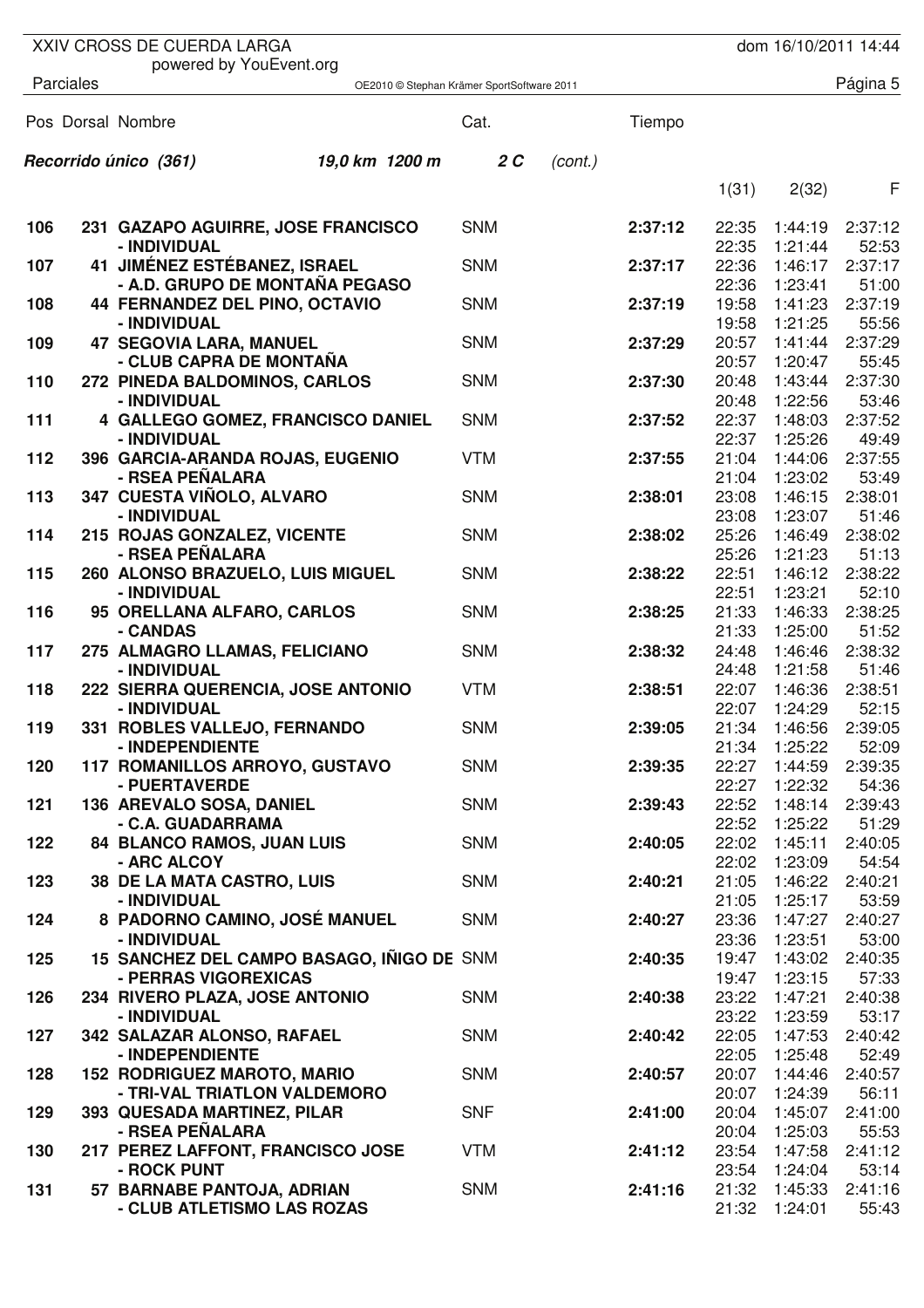|     |           | XXIV CROSS DE CUERDA LARGA                               |                |                                            |         |         |                | dom 16/10/2011 14:44 |                  |
|-----|-----------|----------------------------------------------------------|----------------|--------------------------------------------|---------|---------|----------------|----------------------|------------------|
|     |           | powered by YouEvent.org                                  |                |                                            |         |         |                |                      |                  |
|     | Parciales |                                                          |                | OE2010 © Stephan Krämer SportSoftware 2011 |         |         |                |                      | Página 6         |
|     |           | Pos Dorsal Nombre                                        |                | Cat.                                       |         | Tiempo  |                |                      |                  |
|     |           | Recorrido único (361)                                    | 19,0 km 1200 m | 2C                                         | (cont.) |         |                |                      |                  |
|     |           |                                                          |                |                                            |         |         |                |                      |                  |
|     |           |                                                          |                |                                            |         |         | 1(31)          | 2(32)                | $\mathsf{F}$     |
|     |           |                                                          |                |                                            |         |         |                |                      |                  |
| 132 |           | 395 FERNÁNDEZ CONDE, TEÓFILO                             |                | <b>SNM</b>                                 |         | 2:41:17 | 23:08          | 1:45:00              | 2:41:17          |
|     |           | - LEGANÉS                                                |                | <b>SNM</b>                                 |         |         | 23:08<br>22:42 | 1:21:52<br>1:48:10   | 56:17<br>2:41:53 |
| 133 |           | 3 ORTEGA MARTIN, JUAN FRANCISCO<br>- INDIVIDUAL          |                |                                            |         | 2:41:53 | 22:42          | 1:25:28              | 53:43            |
| 134 |           | 179 ESCOBAR SAYAGO, RUBEN                                |                | <b>SNM</b>                                 |         | 2:42:00 | 21:46          | 1:45:51              | 2:42:00          |
|     |           | - RUMBONORTEAVENTURA                                     |                |                                            |         |         | 21:46          | 1:24:05              | 56:09            |
| 135 |           | 373 SERRANO MOLINERO, ISMAEL                             |                | <b>SNM</b>                                 |         | 2:42:15 | 23:19          | 1:49:23              | 2:42:15          |
|     |           | - RUMBO MADRID-SANSE                                     |                |                                            |         |         | 23:19          | 1:26:04              | 52:52            |
| 136 |           | 126 FERNÁNDEZ EMBARBA, CELSO                             |                | <b>VTM</b>                                 |         | 2:42:42 | 22:58          | 1:48:46              | 2:42:42          |
|     |           | - CULMEN                                                 |                |                                            |         |         | 22:58          | 1:25:48              | 53:56            |
| 137 |           | 54 MEDRANDA GONZALEZ, JOSE LUIS                          |                | <b>VTM</b>                                 |         | 2:42:50 | 21:21          | 1:47:37              | 2:42:50          |
|     |           | - CLUB ALCARREÑO DE MONTAÑA                              |                |                                            |         |         | 21:21          | 1:26:16              | 55:13            |
| 138 |           | 324 NIEVA REDONDO, FRANCISCO                             |                | <b>SNM</b>                                 |         | 2:43:00 | 21:52          | 1:46:31              | 2:43:00          |
|     |           | - INDIVIDUAL                                             |                |                                            |         |         | 21:52          | 1:24:39              | 56:29            |
| 139 |           | 279 LOPEZ LARTATEGUI, JUAN                               |                | <b>SNM</b>                                 |         | 2:43:16 | 18:48          | 1:39:00              | 2:43:16          |
|     |           | - INDIVIDUAL                                             |                |                                            |         |         | 18:48          | 1:20:12              | 1:04:16          |
| 140 |           | 81 SOLA CONDE, LUIS EDUARDO                              |                | <b>SNM</b>                                 |         | 2:43:29 | 23:51          | 1:48:42              | 2:43:29          |
|     |           | - HEMATOCRITO EL SOTO                                    |                |                                            |         |         | 23:51          | 1:24:51              | 54:47            |
| 141 |           | 394 ARIAS DOMÍNGUEZ, OSCAR                               |                | <b>SNM</b>                                 |         | 2:43:34 | 21:06          | 1:46:25              | 2:43:34          |
|     |           | - MONTAÑA TRAVESIA                                       |                |                                            |         |         | 21:06          | 1:25:19              | 57:09            |
| 142 |           | 82 USED VILLUENDAS, JAVIER                               |                | <b>SNM</b>                                 |         | 2:44:07 | 23:49          | 1:48:50              | 2:44:07          |
|     |           | - HEMATOCRITO EL SOTO                                    |                |                                            |         |         | 23:49          | 1:25:01              | 55:17            |
| 143 |           | 270 PONCELA SARMENTERO, MIGUEL ANGEL SNM                 |                |                                            |         | 2:44:29 | 21:35          | 1:46:38              | 2:44:29          |
|     |           | - INDIVIDUAL                                             |                |                                            |         |         | 21:35          | 1:25:03              | 57:51            |
| 144 |           | <b>150 SOUTULLO ESPERÓN, ANGEL</b><br>- INDIVIDUAL       |                | <b>VTM</b>                                 |         | 2:44:44 | 24:09          | 1:50:21              | 2:44:44          |
| 145 |           |                                                          |                | <b>SNM</b>                                 |         | 2:45:00 | 24:09<br>21:25 | 1:26:12<br>1:48:00   | 54:23<br>2:45:00 |
|     |           | <b>412 MONTEIRO, JOSE MANUEL</b><br>- INDEPENDIENTE      |                |                                            |         |         | 21:25          | 1:26:35              | 57:00            |
| 146 |           | 198 MORAL GIL, OSCAR                                     |                | <b>SNM</b>                                 |         | 2:45:39 | 23:03          | 1:49:35              | 2:45:39          |
|     |           | - INDIVIDUAL                                             |                |                                            |         |         | 23:03          | 1:26:32              | 56:04            |
| 147 |           | 362 ESTÉVEZ GARCILLÁN, JOSÉ ANDRÉS                       |                | <b>SNM</b>                                 |         | 2:45:42 | 22:59          | 1:51:06              | 2:45:42          |
|     |           | - PEDRIZA DEL MANZANARES                                 |                |                                            |         |         | 22:59          | 1:28:07              | 54:36            |
| 148 |           | 336 MARTÍNEZ OLALLA, ISRAEL                              |                | <b>SNM</b>                                 |         | 2:45:44 | 22:22          | 1:50:14              | 2:45:44          |
|     |           | - SAIOA                                                  |                |                                            |         |         | 22:22          | 1:27:52              | 55:30            |
| 149 |           | 100 VICENTE CORREDERA, RICARDO                           |                | <b>VTM</b>                                 |         | 2:46:02 | 23:24          | 1:49:28              | 2:46:02          |
|     |           | - LOS HURONES                                            |                |                                            |         |         | 23:24          | 1:26:04              | 56:34            |
| 150 |           | 190 CHAPARRO SANTOS, JOSE ANTONIO                        |                | <b>SNM</b>                                 |         | 2:46:05 | 23:01          | 1:49:30              | 2:46:05          |
|     |           | - NINGUNO                                                |                |                                            |         |         | 23:01          | 1:26:29              | 56:35            |
| 151 |           | 273 REYERO HERRERO, JESUS                                |                | <b>SNM</b>                                 |         | 2:46:07 | 21:55          | 1:49:13              | 2:46:07          |
|     |           | - INDIVIDUAL                                             |                |                                            |         |         | 21:55          | 1:27:18              | 56:54            |
| 152 |           | <b>182 VILA LOPEZ, FRANCISCO JAVIER</b>                  |                | <b>SNM</b>                                 |         | 2:46:09 | 21:08          | 1:47:16              | 2:46:09          |
|     |           | - INDIVIDUAL                                             |                |                                            |         |         | 21:08          | 1:26:08              | 58:53            |
| 153 |           | <b>16 MUÑOZ AGUADO, FRANCISCO</b>                        |                | <b>SNM</b>                                 |         | 2:46:13 | 23:40          | 1:51:38              | 2:46:13          |
|     |           | - MONTAÑA TRAVESIA                                       |                | <b>VTM</b>                                 |         |         | 23:40          | 1:27:58              | 54:35            |
| 154 |           | 25 PASTOR BENITO, LUIS ALFONSO<br>- ORIENTACION COLMENAR |                |                                            |         | 2:46:19 | 22:16<br>22:16 | 1:49:40<br>1:27:24   | 2:46:19<br>56:39 |
| 155 |           | 11 NUÑEZ CORREA, ANGEL MANUEL                            |                | <b>SNM</b>                                 |         | 2:46:38 | 20:38          | 1:46:10              | 2:46:38          |
|     |           | - COLMENAR                                               |                |                                            |         |         | 20:38          | 1:25:32              | 1:00:28          |
| 156 |           | 372 DÍEZ GONZÁLEZ, CARLOS                                |                | <b>SNM</b>                                 |         | 2:46:49 | 23:21          | 1:50:28              | 2:46:49          |
|     |           | - RSEA PEÑALARA                                          |                |                                            |         |         | 23:21          | 1:27:07              | 56:21            |
| 157 |           | 313 COMINGES CHAO, FERNANDO                              |                | <b>SNM</b>                                 |         | 2:47:16 | 23:25          | 1:50:44              | 2:47:16          |
|     |           | - INDIVIDUAL                                             |                |                                            |         |         | 23:25          | 1:27:19              | 56:32            |
|     |           |                                                          |                |                                            |         |         |                |                      |                  |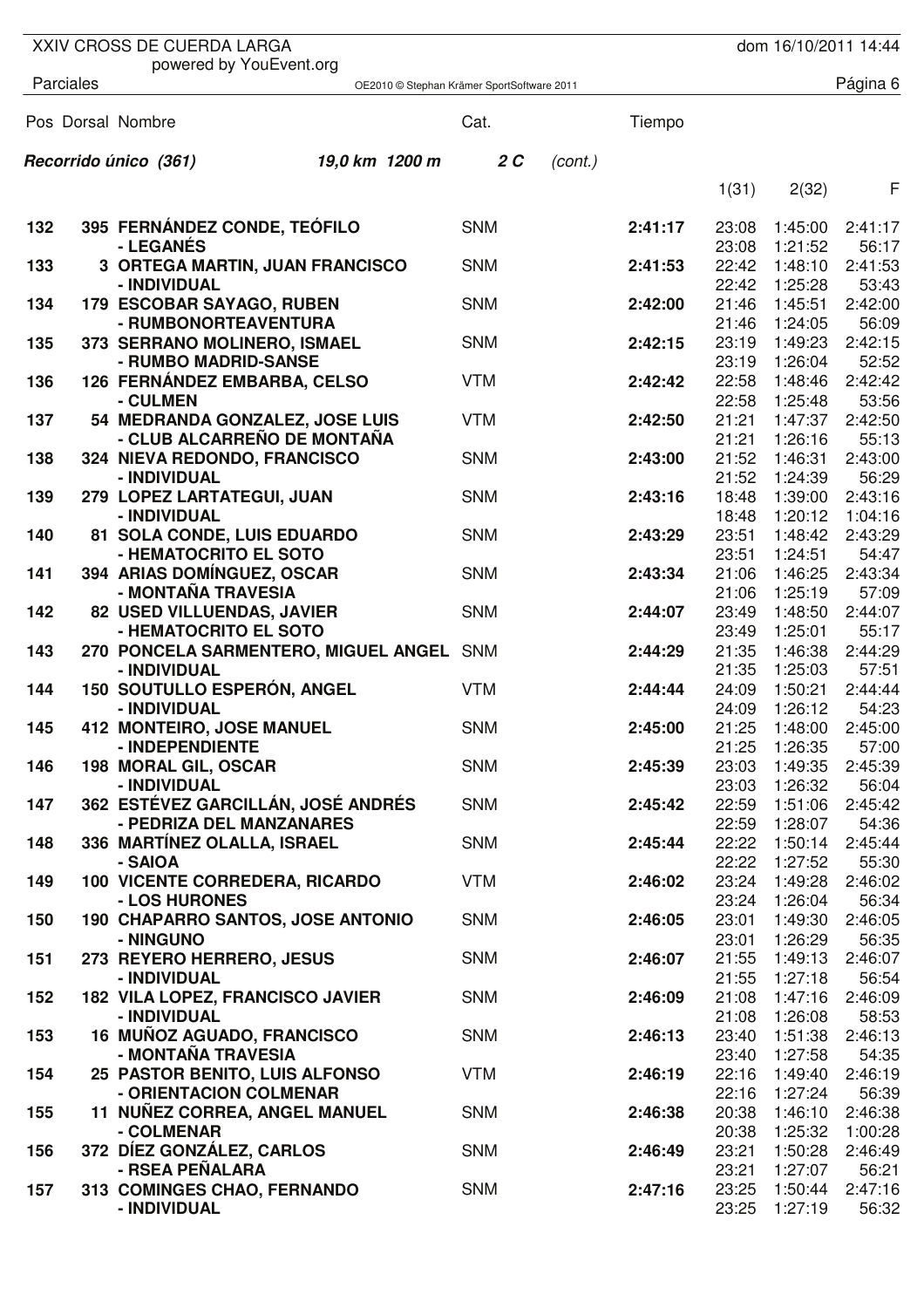|     |           | XXIV CROSS DE CUERDA LARGA                           |                                            |            |         |         |                | dom 16/10/2011 14:44 |                    |
|-----|-----------|------------------------------------------------------|--------------------------------------------|------------|---------|---------|----------------|----------------------|--------------------|
|     | Parciales | powered by YouEvent.org                              |                                            |            |         |         |                |                      |                    |
|     |           |                                                      | OE2010 © Stephan Krämer SportSoftware 2011 |            |         |         |                |                      | Página 7           |
|     |           | Pos Dorsal Nombre                                    |                                            | Cat.       |         | Tiempo  |                |                      |                    |
|     |           | Recorrido único (361)                                | 19,0 km 1200 m                             | 2C         | (cont.) |         |                |                      |                    |
|     |           |                                                      |                                            |            |         |         | 1(31)          | 2(32)                | $\mathsf{F}$       |
| 158 |           | 9 CARRASCOSO RUBIO, ANTONIO                          |                                            | <b>SNM</b> |         | 2:47:20 | 22:32          | 1:51:08              | 2:47:20            |
|     |           | - INDIVIDUAL                                         |                                            |            |         |         | 22:32          | 1:28:36              | 56:12              |
| 159 |           | 87 RODRIGUEZ GARCIA BUENO, SERGIO<br>- INDIVIDUAL    |                                            | <b>SNM</b> |         | 2:47:21 | 22:13<br>22:13 | 1:49:47<br>1:27:34   | 2:47:21<br>57:34   |
| 160 |           | 157 MUÑOZ TABUENCA, DAVID                            |                                            | <b>SNM</b> |         | 2:47:23 | 23:04          | 1:49:46              | 2:47:23            |
| 161 |           | 308 TRUEMAN, JANE                                    |                                            | <b>VTF</b> |         | 2:47:24 | 23:04<br>23:33 | 1:26:42<br>1:52:51   | 57:37<br>2:47:24   |
|     |           | - INDEPENDIENTE                                      |                                            |            |         |         | 23:33          | 1:29:18              | 54:33              |
| 162 |           | 291 PRADO GARCIA, JUAN PEDRO<br>- INDIVIDUAL         |                                            | <b>SNM</b> |         | 2:47:26 | 22:50<br>22:50 | 1:49:45<br>1:26:55   | 2:47:26<br>57:41   |
| 163 |           | 37 MILLÁN TAMAYO, EDUARDO                            |                                            | <b>SNM</b> |         | 2:47:27 | 22:11          | 1:49:07              | 2:47:27            |
| 164 |           | - NINGUNO<br>330 JIMENEZ GAMONAL, OSCAR LUIS         |                                            | <b>SNM</b> |         | 2:47:28 | 22:11<br>25:08 | 1:26:56<br>1:51:36   | 58:20<br>2:47:28   |
|     |           | - INDIVIDUAL                                         |                                            |            |         |         | 25:08          | 1:26:28              | 55:52              |
| 165 |           | 92 RABANAL TORRES, JESUS<br>- RSEA PEÑALARA          |                                            | <b>SNM</b> |         | 2:47:33 | 22:05<br>22:05 | 1:49:20<br>1:27:15   | 2:47:33<br>58:13   |
| 166 |           | 32 DE DIEGO VELASCO, FRANCISCO JOSE                  |                                            | <b>SNM</b> |         | 2:47:39 | 22:27          | 1:47:55              | 2:47:39            |
|     |           | - CLUB DEP.ELEM.DE MONT. ISDEFE                      |                                            |            |         |         | 22:27          | 1:25:28              | 59:44              |
| 167 |           | <b>411 YUSTE GARCIA, FRANCISCO</b>                   |                                            | <b>VTM</b> |         | 2:47:44 | 21:30          | 1:49:18              | 2:47:44            |
| 168 |           | - LA BRUJULA<br>17 LÁZARO RAMÍREZ, CARMELO           |                                            | <b>SNM</b> |         | 2:47:51 | 21:30<br>23:46 | 1:27:48<br>1:50:30   | 58:26<br>2:47:51   |
|     |           | - CLUB TODO VERTICAL                                 |                                            |            |         |         | 23:46          | 1:26:44              | 57:21              |
| 169 |           | 189 DOMINGUEZ PALLAS, GONZALO                        |                                            | <b>VTM</b> |         | 2:47:54 | 21:22          | 1:47:18              | 2:47:54            |
|     |           | - INDIVIDUAL                                         |                                            |            |         |         | 21:22          | 1:25:56              | 1:00:36            |
| 170 |           | 196 MUÑOZ OLIVARES, PEDRO<br>- S.A.D. TIERRA TRAGAME |                                            | <b>VTM</b> |         | 2:48:00 | 24:23<br>24:23 | 1:53:49<br>1:29:26   | 2:48:00<br>54:11   |
| 171 |           | 72 MUÑOZ, MIGUEL ANGEL EST                           |                                            | <b>SNM</b> |         | 2:48:12 | 26:15          | 1:51:25 2:48:12      |                    |
|     |           | - INDIVIDUAL                                         |                                            |            |         |         | 26:15          | 1:25:10              | 56:47              |
| 172 |           | 292 MARTIN ESCALONA, OSCAR                           |                                            | <b>SNM</b> |         | 2:48:14 | 21:50          | 1:51:28              | 2:48:14            |
| 173 |           | - INDIVIDUAL<br>293 MARTINEZ LOPEZ, MELQUIADES       |                                            | <b>SNM</b> |         | 2:48:15 | 21:50<br>22:34 | 1:29:38<br>1:51:16   | 56:46<br>2:48:15   |
|     |           | - INDIVIDUAL                                         |                                            |            |         |         | 22:34          | 1:28:42              | 56:59              |
| 174 |           | 387 LAFUENTE POCHETTINO, FABIANA<br>- INDIVIDUAL     |                                            | <b>SNF</b> |         | 2:48:21 | 24:33<br>24:33 | 1:51:20<br>1:26:47   | 2:48:21<br>57:01   |
| 175 |           | 103 CASTRO PARIS, ISMAEL                             |                                            | <b>SNM</b> |         | 2:48:22 | 23:17          | 1:50:24              | 2:48:22            |
|     |           | - TENDO                                              |                                            |            |         |         | 23:17          | 1:27:07              | 57:58              |
| 176 |           | 225 DE LA FUENTE VELASCO, JAVIER                     |                                            | <b>SNM</b> |         | 2:48:28 | 24:09          | 1:53:29              | 2:48:28            |
|     |           | - INDIVIDUAL                                         |                                            |            |         |         | 24:09          | 1:29:20              | 54:59              |
| 177 |           | 131 GARCIA MARTINEZ, PEDRO IGNACIO<br>- INDIVIDUAL   |                                            | <b>SNM</b> |         | 2:48:35 | 20:53<br>20:53 | 1:43:52<br>1:22:59   | 2:48:35<br>1:04:43 |
| 178 |           | 305 GARCÍA LÓPEZ, DANIEL                             |                                            | <b>SNM</b> |         | 2:48:36 | 23:49          | 1:49:38              | 2:48:36            |
|     |           | - PARQUE TIERNO GALVAN                               |                                            |            |         |         | 23:49          | 1:25:49              | 58:58              |
| 179 |           | 172 CALLEJA MUÑOZ, JAIME<br>- A.D. MARATHON          |                                            | <b>SNM</b> |         | 2:48:38 | 18:58<br>18:58 | 1:43:49<br>1:24:51   | 2:48:38<br>1:04:49 |
| 180 |           | <b>132 MOYA MARTÍN, ENRIQUE</b>                      |                                            | <b>SNM</b> |         | 2:48:41 | 24:24          | 1:51:46              | 2:48:41            |
|     |           | - INDIVIDUAL                                         |                                            |            |         |         | 24:24          | 1:27:22              | 56:55              |
| 181 |           | 120 MARTIN SOTO, JOSE ANTONIO                        |                                            | <b>SNM</b> |         | 2:49:07 | 22:25          | 1:48:05              | 2:49:07            |
|     |           | - PUERTAVERDE                                        |                                            |            |         |         | 22:25          | 1:25:40              | 1:01:02            |
| 182 |           | 388 GARCÍA GRIMAU, ELENA<br>- INDEPENDIENTE          |                                            | <b>SNF</b> |         | 2:49:14 | 24:37<br>24:37 | 1:51:22<br>1:26:45   | 2:49:14<br>57:52   |
| 183 |           | 257 ESPINEL MERENCIANO, ALEJANDRO                    |                                            | <b>SNM</b> |         | 2:49:19 | 21:42          | 1:48:56              | 2:49:19            |
|     |           | - INDIVIDUAL                                         |                                            |            |         |         | 21:42          | 1:27:14              | 1:00:23            |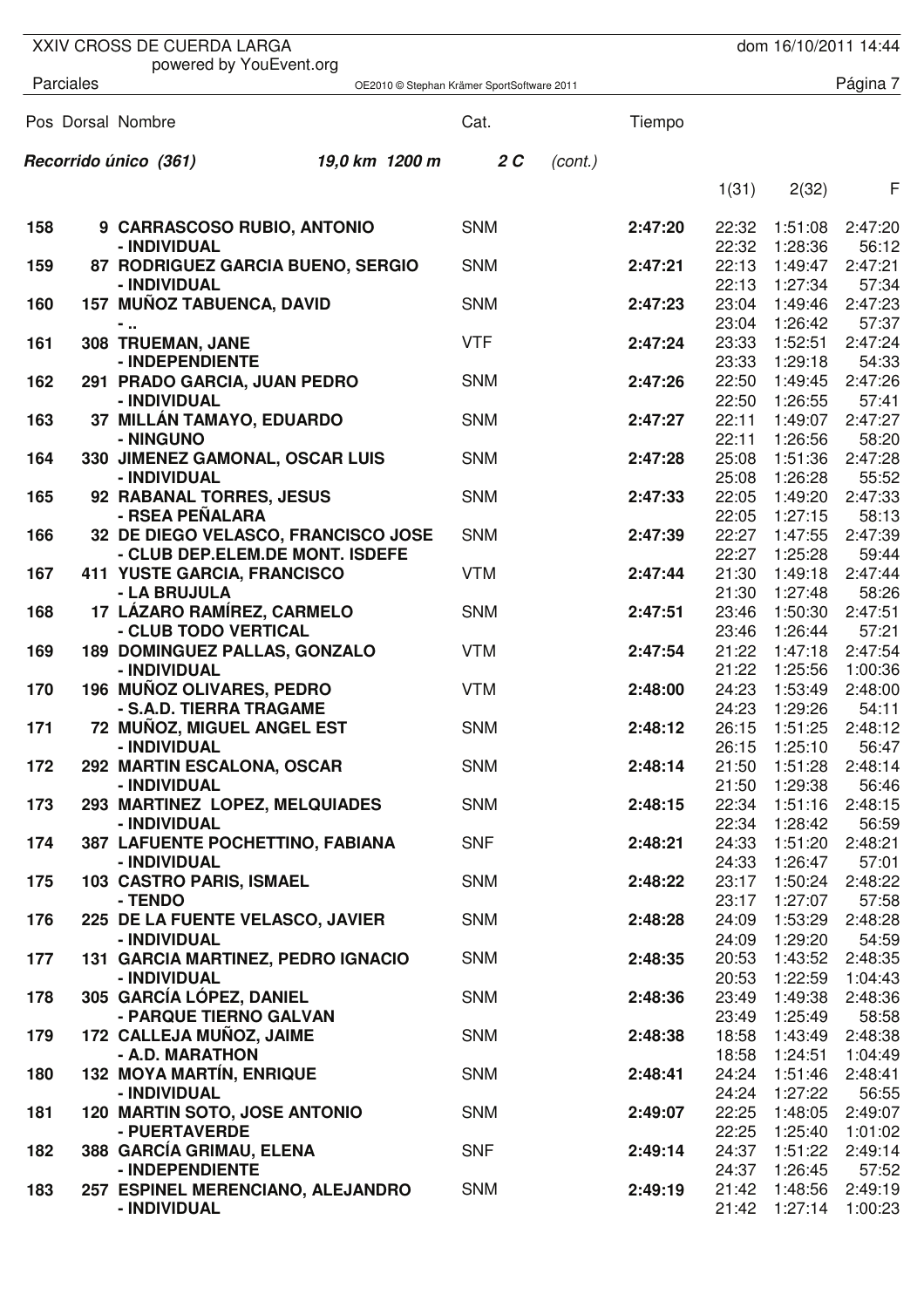|     |           | XXIV CROSS DE CUERDA LARGA                                                              |                |                                            |         |         |                         | dom 16/10/2011 14:44          |                             |
|-----|-----------|-----------------------------------------------------------------------------------------|----------------|--------------------------------------------|---------|---------|-------------------------|-------------------------------|-----------------------------|
|     |           | powered by YouEvent.org                                                                 |                |                                            |         |         |                         |                               |                             |
|     | Parciales |                                                                                         |                | OE2010 © Stephan Krämer SportSoftware 2011 |         |         |                         |                               | Página 8                    |
|     |           | Pos Dorsal Nombre                                                                       |                | Cat.                                       |         | Tiempo  |                         |                               |                             |
|     |           | Recorrido único (361)                                                                   | 19,0 km 1200 m | 2C                                         | (cont.) |         |                         |                               |                             |
|     |           |                                                                                         |                |                                            |         |         | 1(31)                   | 2(32)                         | F                           |
| 184 |           | 276 GONZÁLEZ GIL, PEDRO<br>- INDIVIDUAL                                                 |                | <b>SNM</b>                                 |         | 2:49:30 | 24:52<br>24:52          | 1:54:57<br>1:30:05            | 2:49:30<br>54:33            |
| 185 |           | <b>119 MORALES SANCHEZ, JESUS</b><br>- AGRUPACION DEPORTIVA EMT                         |                | <b>SNM</b>                                 |         | 2:49:33 | 20:44<br>20:44          | 1:44:28<br>1:23:44            | 2:49:33<br>1:05:05          |
| 186 |           | 335 LAZARO, JOSE MARIA<br>- S.A.D. TIERRA TRAGAME                                       |                | <b>VTM</b>                                 |         | 2:49:53 | 22:03<br>22:03          | 1:50:46<br>1:28:43            | 2:49:53<br>59:07            |
| 187 |           | 311 MARTIN TORRES, CARLOS<br>- PURITAVIDAS                                              |                | <b>SNM</b>                                 |         | 2:49:56 | 22:44<br>22:44          | 1:52:27<br>1:29:43            | 2:49:56<br>57:29            |
| 188 |           | 23 MUÑOZ BABIANO, PEDRO<br>- INDIVIDUAL                                                 |                | <b>SNM</b>                                 |         | 2:50:22 | 19:07<br>19:07          | 1:46:07<br>1:27:00            | 2:50:22<br>1:04:15          |
| 189 |           | 137 FERNÁNDEZ VIDAL, ALBERTO<br>- INDIVIDUAL                                            |                | <b>SNM</b>                                 |         | 2:50:37 | 20:49<br>20:49          | 1:47:05<br>1:26:16            | 2:50:37<br>1:03:32          |
| 190 |           | 174 RODRÍGUEZ MARTÍN-FORERO, JOSÉ LUIS VTM<br>- NOCLUB                                  |                |                                            |         | 2:50:39 | -----                   | 1:49:12<br>1:49:12            | 2:50:39<br>1:01:27          |
| 191 |           | 357 BURGOS MATEOS, SANTIAGO<br>- PEDRIZA DEL MANZANARES                                 |                | <b>SNM</b>                                 |         | 2:50:48 | 20:42<br>20:42          | 1:47:14<br>1:26:32            | 2:50:48<br>1:03:34          |
| 192 |           | 332 PAREDES COLMENAREJO, MANUEL<br>- INDIVIDUAL                                         |                | <b>SNM</b>                                 |         | 2:50:49 | 23:41<br>23:41          | 1:55:08<br>1:31:27            | 2:50:49<br>55:41            |
| 193 |           | 89 ALVAREZ NUÑEZ, ALBERTO<br>- CULMEN                                                   |                | <b>SNM</b>                                 |         | 2:51:07 | 23:25<br>23:25          | 1:49:59<br>1:26:34            | 2:51:07<br>1:01:08          |
| 194 |           | 240 LAMON, NICOLAS<br>- INDIVIDUAL                                                      |                | <b>SNM</b>                                 |         | 2:51:37 | 23:56<br>23:56          | 1:51:54<br>1:27:58            | 2:51:37<br>59:43            |
| 195 |           | 241 PEREGRINA ALONSO, LUCIA<br>- INDIVIDUAL                                             |                | <b>SNF</b>                                 |         | 2:51:38 | 23:57<br>23:57          | 1:51:59<br>1:28:02            | 2:51:38<br>59:39            |
| 196 |           | 115 DIAZ GARCIA, ANA MARIA<br>- GRUPO MONTAÑA CSIC                                      |                | <b>SNF</b>                                 |         | 2:51:40 | 24:21<br>24:21          | 1:53:44<br>1:29:23            | 2:51:40<br>57:56            |
| 197 |           | <b>185 ARCE CANTOS, BERNARDO</b><br>- ADSAMBURIEL                                       |                | <b>SNM</b>                                 |         | 2:51:53 | 24:23<br>24:23          | 1:51:50<br>1:27:27            | 2:51:53<br>1:00:03          |
| 198 |           | <b>76 TABASCO CABEZAS, ANTONIO</b><br>- INDIVIDUAL                                      |                | <b>SNM</b>                                 |         | 2:52:31 | $-----1$                | 1:56:05                       | 2:52:31<br>56:26            |
| 199 |           | 318 LACUNA CASADO, JULIO                                                                |                | <b>SNM</b>                                 |         | 2:52:50 | 18:58                   | 1:56:05<br>1:51:10            | 2:52:50                     |
| 200 |           | - INDIVIDUAL<br>69 SANCHEZ CUERVO, ALVARO                                               |                | <b>SNM</b>                                 |         | 2:52:52 | 18:58<br>25:17          | 1:32:12<br>1:56:36            | 1:01:40<br>2:52:52          |
| 201 |           | $-$ CAI $^{\wedge}2$<br><b>194 GARCIA MARTIN, DAVID</b><br>- UNO PUBLICIDAD TRAGALEGUAS |                | <b>SNM</b>                                 |         | 2:53:08 | 25:17<br>25:20          | 1:31:19<br>1:56:38            | 56:16<br>2:53:08            |
| 202 |           | 209 COBO PRADO, VICTOR                                                                  |                | <b>SNM</b>                                 |         | 2:53:30 | 25:20<br>24:10          | 1:31:18<br>1:55:58            | 56:30<br>2:53:30            |
| 203 |           | - NINGUNO<br>208 DE LA PEÑA PRADO, ESTEBAN                                              |                | <b>SNM</b>                                 |         | 2:53:32 | 24:10<br>24:50          | 1:31:48<br>1:56:00            | 57:32<br>2:53:32            |
| 204 |           | - NINGUNO<br>127 REDONDO CORDOBA, JUAN CARLOS<br>- CULMEN                               |                | <b>VTM</b>                                 |         | 2:53:36 | 24:50<br>22:12<br>22:12 | 1:31:10<br>1:48:18<br>1:26:06 | 57:32<br>2:53:36<br>1:05:18 |
| 205 |           | 134 PINILLOS DE ANDRES, FRANCISCO<br>- BANSANDER CLUB                                   |                | <b>SNM</b>                                 |         | 2:54:00 | 22:54<br>22:54          | 1:51:40<br>1:28:46            | 2:54:00<br>1:02:20          |
| 206 |           | 135 PEON RUIZ, JAVIER<br>- C.A. GUADARRAMA                                              |                | <b>SNM</b>                                 |         | 2:54:01 | 22:56<br>22:56          | 1:51:30<br>1:28:34            | 2:54:01<br>1:02:31          |
| 207 |           | 193 RAMOS-MANUZ MARTÍN, JORGE<br>- GORKAITA                                             |                | <b>SNM</b>                                 |         | 2:54:06 | 25:12<br>25:12          | 1:56:02<br>1:30:50            | 2:54:06<br>58:04            |
| 208 |           | <b>46 GARCIA PEREZ, SERGIO</b><br>- INDIVIDUAL                                          |                | <b>SNM</b>                                 |         | 2:54:26 | 21:31<br>21:31          | 1:49:15<br>1:27:44            | 2:54:26<br>1:05:11          |
| 209 |           | 376 GARCÍA MENDAÑA, DAVID<br>- INDIVIDUAL                                               |                | <b>SNM</b>                                 |         | 2:54:37 | 25:54<br>25:54          | 1:56:48<br>1:30:54            | 2:54:37<br>57:49            |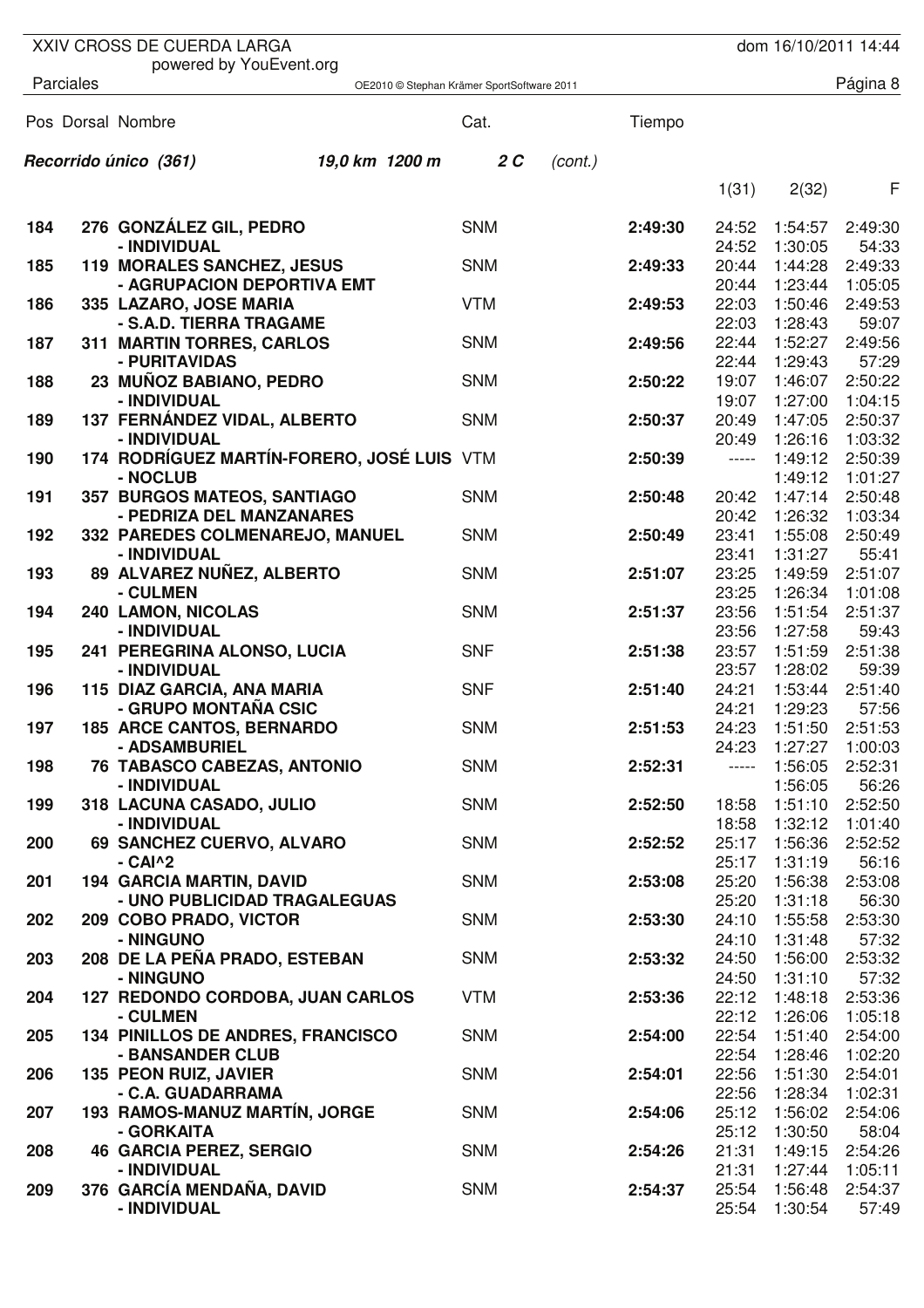|           | XXIV CROSS DE CUERDA LARGA                                   |                |                                            |         |         |                | dom 16/10/2011 14:44 |                    |
|-----------|--------------------------------------------------------------|----------------|--------------------------------------------|---------|---------|----------------|----------------------|--------------------|
|           | powered by YouEvent.org                                      |                |                                            |         |         |                |                      |                    |
| Parciales |                                                              |                | OE2010 © Stephan Krämer SportSoftware 2011 |         |         |                |                      | Página 9           |
|           | Pos Dorsal Nombre                                            |                | Cat.                                       |         | Tiempo  |                |                      |                    |
|           | Recorrido único (361)                                        | 19,0 km 1200 m | 2C                                         | (cont.) |         |                |                      |                    |
|           |                                                              |                |                                            |         |         | 1(31)          | 2(32)                | F                  |
| 210       | 297 DIAZ MARTIN, JOSE IGNACIO                                |                | <b>SNM</b>                                 |         | 2:54:55 | 24:26          | 1:55:53              | 2:54:55            |
|           | - INDIVIDUAL                                                 |                |                                            |         |         | 24:26          | 1:31:27              | 59:02              |
| 211       | 301 PORTERO ALONSO, DAVID<br>- INDIVIDUAL                    |                | <b>SNM</b>                                 |         | 2:55:04 | 23:12<br>23:12 | 1:51:33<br>1:28:21   | 2:55:04<br>1:03:31 |
| 212       | 105 IZQUIERDO TORO, JUAN CARLOS<br>- RSEA PEÑALARA           |                | <b>SNM</b>                                 |         | 2:55:25 | 24:11          | 1:53:59              | 2:55:25            |
| 213       | 391 MATEOS GARCÍA, JOSÉ MANUEL                               |                | <b>SNM</b>                                 |         | 2:55:27 | 24:11<br>23:35 | 1:29:48<br>1:54:40   | 1:01:26<br>2:55:27 |
| 214       | - AMADABLAN<br>296 SÁNCHEZ MUÑOZ, ARÁNZAZU                   |                | <b>SNF</b>                                 |         | 2:55:28 | 23:35<br>25:07 | 1:31:05<br>1:56:19   | 1:00:47<br>2:55:28 |
|           | - INDIVIDUAL                                                 |                |                                            |         |         | 25:07          | 1:31:12              | 59:09              |
| 215       | 246 ZUBIZARRETA BASAGOITI, MIGUEL<br>- Q3                    |                | <b>SNM</b>                                 |         | 2:55:30 | 25:44<br>25:44 | 1:57:00<br>1:31:16   | 2:55:30<br>58:30   |
| 216       | 125 CENDEJAS BUENO, ANTONIO                                  |                | <b>SNM</b>                                 |         | 2:55:33 | 26:02          | 1:56:09              | 2:55:33            |
| 217       | - INDIVIDUAL<br><b>159 LOPEZ MANTECON, ANTONIO</b>           |                | <b>SNM</b>                                 |         | 2:56:04 | 26:02<br>24:13 | 1:30:07<br>1:54:17   | 59:24<br>2:56:04   |
|           | - INDIVIDUAL                                                 |                |                                            |         |         | 24:13          | 1:30:04              | 1:01:47            |
| 218       | 235 CABRERA GÓMEZ, JAIME<br>- AGRUPACIÓN DEPORTIVA LA FUENFR |                | <b>SNM</b>                                 |         | 2:56:05 | 24:19<br>24:19 | 1:55:47<br>1:31:28   | 2:56:05<br>1:00:18 |
| 219       | 31 GARCIA FORMOSO, SANTIAGO                                  |                | <b>SNM</b>                                 |         | 2:56:40 | 26:12          | 1:57:13              | 2:56:40            |
| 220       | - INDIVIDUAL<br>303 MORALES MORALES, ANGEL                   |                | <b>SNM</b>                                 |         | 2:56:53 | 26:12<br>24:28 | 1:31:01<br>1:58:27   | 59:27<br>2:56:53   |
|           | - PARQUE TIERNO GALVAN                                       |                |                                            |         |         | 24:28          | 1:33:59              | 58:26              |
| 221       | 238 MARQUEZ MOLINA, ANGEL<br>- A.D. SAMBURIEL                |                | <b>VTM</b>                                 |         | 2:57:04 | 26:10<br>26:10 | 1:59:15<br>1:33:05   | 2:57:04<br>57:49   |
| 222       | 21 PORTA MARTINEZ, PEDRO MANUEL                              |                | <b>SNM</b>                                 |         | 2:57:06 | 24:43          | 1:57:25              | 2:57:06            |
| 223       | - INDIVIDUAL<br>265 SABORIT FERNANDEZ, VIRGINIA              |                | <b>VTF</b>                                 |         | 2:57:27 | 24:43<br>24:15 | 1:32:42<br>1:56:04   | 59:41<br>2:57:27   |
|           | - ARISTA DE MIDI                                             |                |                                            |         |         | 24:15          | 1:31:49              | 1:01:23            |
| 224       | 212 LUCAS VALENCIANO, SERGIO<br>- A.C.U.N.R.                 |                | <b>SNM</b>                                 |         | 2:57:38 | 25:38<br>25:38 | 1:57:49<br>1:32:11   | 2:57:38<br>59:49   |
| 225       | 321 GONZALEZ PEREZ, DAVID                                    |                | <b>SNM</b>                                 |         | 2:57:52 | 25:04          | 1:55:49              | 2:57:52            |
| 226       | - BERRACO DE LOS MONTES<br>68 PENA ALCARAZ, MANUEL           |                | <b>SNM</b>                                 |         | 2:58:05 | 25:04<br>25:21 | 1:30:45<br>1:56:46   | 1:02:03<br>2:58:05 |
| 227       | $-$ CAI $^{\wedge}2$<br>79 LANZ SANTOS, ARTURO               |                | <b>SNM</b>                                 |         | 2:58:06 | 25:21<br>25:20 | 1:31:25<br>1:56:42   | 1:01:19<br>2:58:06 |
|           | $-$ CAI $^{\wedge}2$                                         |                |                                            |         |         | 25:20          | 1:31:22              | 1:01:24            |
| 228       | <b>18 BAEZA LAGO, JESUS</b><br>- INDEPENDIENTE               |                | <b>SNM</b>                                 |         | 2:58:12 | 26:01<br>26:01 | 2:00:50<br>1:34:49   | 2:58:12<br>57:22   |
| 229       | 139 RODRIGO DÍAZ, ANTONIO                                    |                | <b>SNM</b>                                 |         | 2:58:41 | 22:53          | 1:55:51              | 2:58:41            |
| 230       | - INDIVIDUAL<br>168 LLAMAZARES SERRANO, FRANCISCO            |                | <b>VTM</b>                                 |         | 2:59:13 | 22:53<br>21:55 | 1:32:58<br>1:56:10   | 1:02:50<br>2:59:13 |
|           | - INDIVIDUAL                                                 |                |                                            |         |         | 21:55          | 1:34:15              | 1:03:03            |
| 231       | 58 SALDAÑA VARELA, MANUEL<br>- AT. ARROYOMOLINOS             |                | <b>SNM</b>                                 |         | 2:59:29 | 24:30<br>24:30 | 1:56:53<br>1:32:23   | 2:59:29<br>1:02:36 |
| 232       | 249 LEON SANCHEZ, ALFONSO                                    |                | <b>SNM</b>                                 |         | 2:59:50 | 24:55          | 1:56:26              | 2:59:50            |
| 233       | - INDIVIDUAL<br>361 CARBONELL IZQUIERDO, MARIO               |                | <b>SNM</b>                                 |         | 2:59:56 | 24:55<br>23:19 | 1:31:31<br>1:58:39   | 1:03:24<br>2:59:56 |
|           | - PEDRIZA DEL MANZANARES                                     |                |                                            |         |         | 23:19          | 1:35:20              | 1:01:17            |
| 234       | 118 DE LA HERA GARCIA, JESUS MIGUEL<br>- INDEPENDIENTE       |                | <b>SNM</b>                                 |         | 3:00:00 | 21:22<br>21:22 | 1:51:01<br>1:29:39   | 3:00:00<br>1:08:59 |
| 235       | 141 ESPORRIN SANZ, DANIEL<br>- DENALI                        |                | <b>SNM</b>                                 |         | 3:00:06 | 27:06<br>27:06 | 1:57:15<br>1:30:09   | 3:00:06<br>1:02:51 |
|           |                                                              |                |                                            |         |         |                |                      |                    |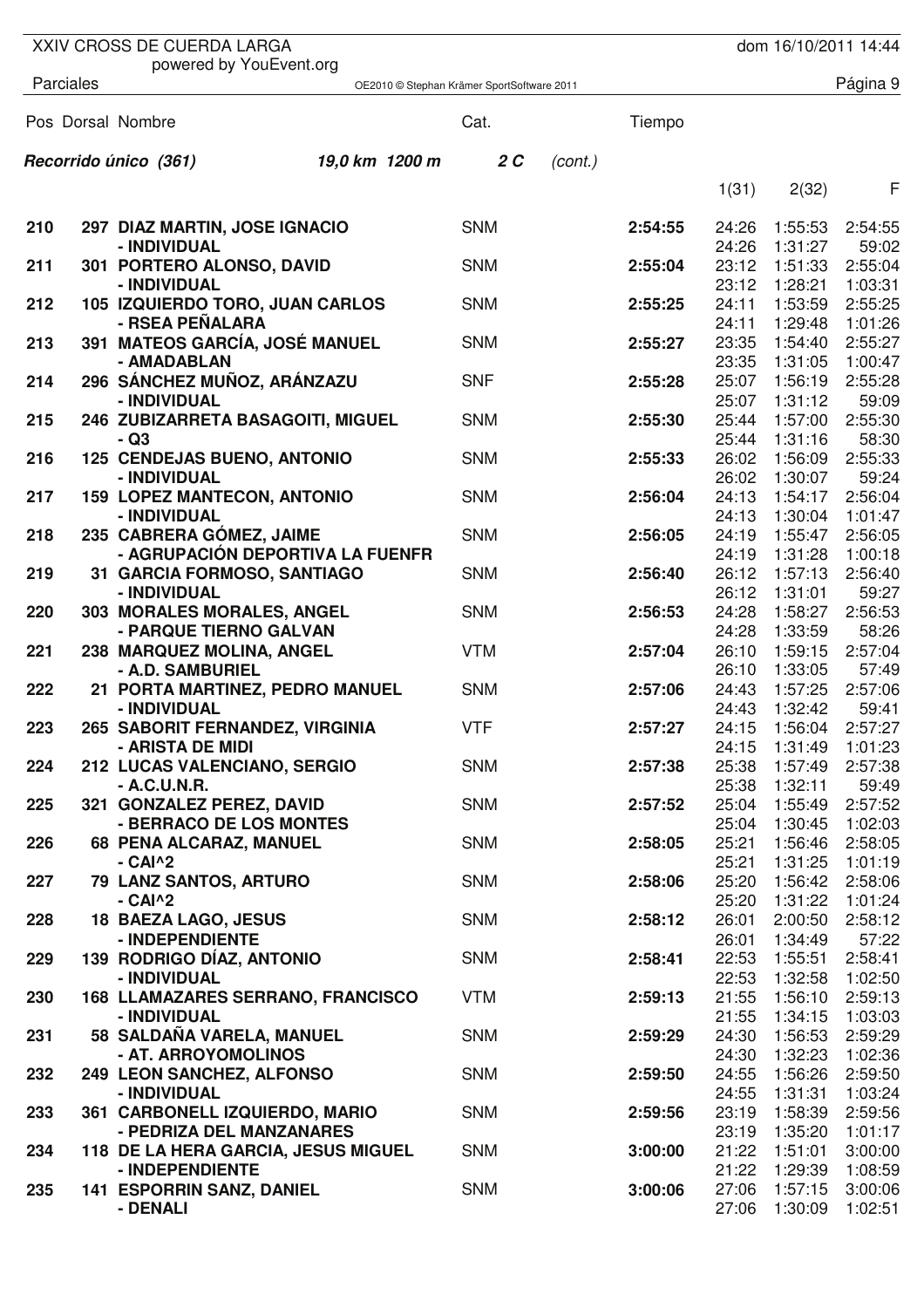|     |           | XXIV CROSS DE CUERDA LARGA                                            |            |         |         |                | dom 16/10/2011 14:44 |                    |
|-----|-----------|-----------------------------------------------------------------------|------------|---------|---------|----------------|----------------------|--------------------|
|     | Parciales | powered by YouEvent.org<br>OE2010 © Stephan Krämer SportSoftware 2011 |            |         |         |                |                      | Página 10          |
|     |           |                                                                       |            |         |         |                |                      |                    |
|     |           | Pos Dorsal Nombre                                                     | Cat.       |         | Tiempo  |                |                      |                    |
|     |           | Recorrido único (361)<br>19,0 km 1200 m                               | 2C         | (cont.) |         |                |                      |                    |
|     |           |                                                                       |            |         |         | 1(31)          | 2(32)                | F                  |
| 236 |           | 268 CONTRERAS JIMENEZ, ÁLVARO                                         | <b>SNM</b> |         | 3:00:10 | 21:16          | 1:54:29              | 3:00:10            |
|     |           | - INDIVIDUAL                                                          |            |         |         | 21:16          | 1:33:13              | 1:05:41            |
| 237 |           | 282 SOLER FERNANDEZ, FERNANDO<br>- INDIVIDUAL                         | <b>VTM</b> |         | 3:00:15 | 20:17<br>20:17 | 1:47:10<br>1:26:53   | 3:00:15<br>1:13:05 |
| 238 |           | 96 GARCIA GUERRA, EDUARDO                                             | <b>VTM</b> |         | 3:00:19 | 24:47          | 1:57:19              | 3:00:19            |
|     |           | - S.A.D. TIERRA TRAGAME                                               |            |         |         | 24:47          | 1:32:32              | 1:03:00            |
| 239 |           | 348 RUIZ CALVO, PALOMA                                                | <b>VTF</b> |         | 3:00:23 | 25:35          | 1:59:35              | 3:00:23            |
| 240 |           | - INDIVIDUAL<br>35 TISNER MUÑOZ, EDUARDO                              | <b>VTM</b> |         | 3:00:24 | 25:35<br>26:07 | 1:34:00<br>2:02:22   | 1:00:48<br>3:00:24 |
|     |           | - INDIVIDUAL                                                          |            |         |         | 26:07          | 1:36:15              | 58:02              |
| 241 |           | 204 CASTRO ALVAREZ, DAVID                                             | <b>SNM</b> |         | 3:00:48 | 21:57          | 1:56:59              | 3:00:48            |
|     |           | - INDIVIDUAL                                                          |            |         |         | 21:57          | 1:35:02              | 1:03:49            |
| 242 |           | 56 HERNANDEZ CHACON, RODRIGO                                          | <b>SNM</b> |         | 3:01:06 | 28:10          | 2:01:10              | 3:01:06            |
|     |           | - INDIVIDUAL                                                          |            |         |         | 28:10          | 1:33:00              | 59:56              |
| 243 |           | 78 GIL YENES, ROBERTO<br>- C.C.D.R. RENFE                             | <b>SNM</b> |         | 3:01:54 | 23:15<br>23:15 | 1:56:23<br>1:33:08   | 3:01:54<br>1:05:31 |
| 244 |           | 403 ALVAREZ DE CIENFUEGOS, JORGE                                      | <b>VTM</b> |         | 3:02:49 | 22:43          | 1:58:47              | 3:02:49            |
|     |           | - INDEPENDIENTE                                                       |            |         |         | 22:43          | 1:36:04              | 1:04:02            |
| 245 |           | 29 ROSADO MARTÍN, PEDRO                                               | <b>SNM</b> |         | 3:03:09 | 25:43          | 1:59:21              | 3:03:09            |
|     |           | - INDIVIDUAL                                                          |            |         |         | 25:43          | 1:33:38              | 1:03:48            |
| 246 |           | 369 PÉREZ BLANCO, ALICIA<br>- PEDRIZA DEL MANZANARES                  | <b>VTF</b> |         | 3:03:21 | 23:11<br>23:11 | 1:57:43<br>1:34:32   | 3:03:21<br>1:05:38 |
| 247 |           | 307 FARIÑAS FERNANDEZ, FRANCISCO                                      | <b>SNM</b> |         | 3:03:27 | 23:35          | 1:52:39              | 3:03:27            |
|     |           | - TROTAPINARES                                                        |            |         |         | 23:35          | 1:29:04              | 1:10:48            |
| 248 |           | 352 DOMENECH GIRONI, RAFAEL                                           | <b>VTM</b> |         | 3:03:40 | 24:27          | 2:01:16              | 3:03:40            |
|     |           | - RSEA PEÑALARA                                                       |            |         |         | 24:27          | 1:36:49              | 1:02:24            |
| 249 |           | 317 GONZÁLEZ GÓMEZ, ALVARO<br>- INDEPENDIENTE                         | <b>SNM</b> |         | 3:03:41 | 24:46<br>24:46 | 2:02:40<br>1:37:54   | 3:03:41<br>1:01:01 |
| 250 |           | 410 DELICADO, MANUEL                                                  | <b>SNM</b> |         | 3:03:44 | 25:27          | 1:57:06              | 3:03:44            |
|     |           | - INDIVIDUAL                                                          |            |         |         | 25:27          | 1:31:39              | 1:06:38            |
| 251 |           | 33 GONZÁLEZ CASTÁN, RICARDO                                           | <b>VTM</b> |         | 3:03:45 | 24:39          | 2:01:34              | 3:03:45            |
|     |           | - RSEA PEÑALARA                                                       |            |         |         | 24:39          | 1:36:55              | 1:02:11            |
| 252 |           | <b>165 DE LUCAS RODRIGUEZ, RICARDO</b><br>- INDIVIDUAL                | <b>VTM</b> |         | 3:04:03 | 25:57<br>25:57 | 2:01:07<br>1:35:10   | 3:04:03<br>1:02:56 |
| 253 |           | 13 MASSÓ, GONZALO                                                     | <b>SNM</b> |         | 3:04:19 | 25:45          | 2:02:07              | 3:04:19            |
|     |           | - PERRAS VIGOREXICAS                                                  |            |         |         | 25:45          | 1:36:22              | 1:02:12            |
| 254 |           | 143 ORTUÑO SORIANO, ISMAEL                                            | <b>SNM</b> |         | 3:04:27 | 26:25          | 2:01:40              | 3:04:27            |
|     |           | - INDIVIDUAL                                                          |            |         |         | 26:25          | 1:35:15              | 1:02:47            |
| 255 |           | 48 PÉREZ PARDO, JORGE<br>- INDIVIDUAL                                 | SNM        |         | 3:04:47 | 22:00          | 1:57:04<br>1:35:04   | 3:04:47<br>1:07:43 |
| 256 |           | 219 PEÑA GONZALEZ, EDUARDO                                            | <b>SNM</b> |         | 3:04:50 | 22:00<br>25:03 | 2:02:50              | 3:04:50            |
|     |           | - DEPORTIVO ELEMENTAL CHANGO                                          |            |         |         | 25:03          | 1:37:47              | 1:02:00            |
| 257 |           | 370 CANTALEJO RODRÍGUEZ-MANZ, MIGUEL / SNM                            |            |         | 3:04:59 | 24:59          | 2:00:48              | 3:04:59            |
|     |           | - PEDRIZA DEL MANZANARES                                              |            |         |         | 24:59          | 1:35:49              | 1:04:11            |
| 258 |           | 86 MORENO MENDEZ, ANTONIO<br>- INDIVIDUAL                             | <b>SNM</b> |         | 3:05:09 | 23:52<br>23:52 | 1:58:36<br>1:34:44   | 3:05:09<br>1:06:33 |
| 259 |           | 101 MORENO MENDEZ, MIGUEL ANGEL                                       | <b>SNM</b> |         | 3:05:11 | 23:55          | 1:59:24              | 3:05:11            |
|     |           | - CLUB TIÑOSA                                                         |            |         |         | 23:55          | 1:35:29              | 1:05:47            |
| 260 |           | <b>10 GRAVINA, ROBIN</b>                                              | <b>VTM</b> |         | 3:05:59 | 25:41          | 2:02:45              | 3:05:59            |
|     |           | - INDIVIDUAL                                                          |            |         |         | 25:41          | 1:37:04              | 1:03:14            |
| 261 |           | 110 MARTIN MOLINA, ESTHER<br>- INDIVIDUAL                             | <b>SNF</b> |         | 3:06:05 | 24:20<br>24:20 | 2:02:25<br>1:38:05   | 3:06:05<br>1:03:40 |
|     |           |                                                                       |            |         |         |                |                      |                    |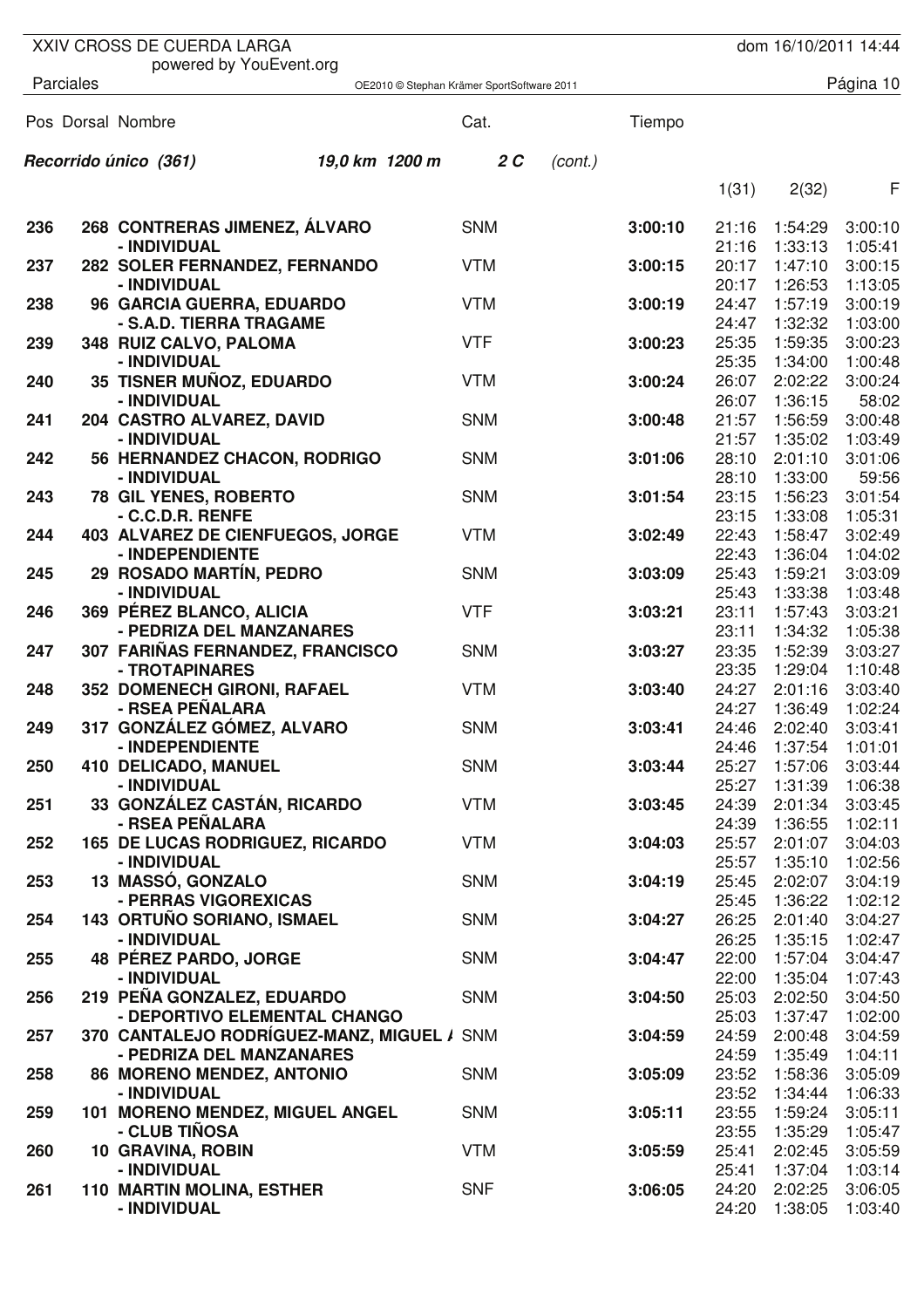|     |           | XXIV CROSS DE CUERDA LARGA                    |                |                                            |         |         |                | dom 16/10/2011 14:44 |                    |
|-----|-----------|-----------------------------------------------|----------------|--------------------------------------------|---------|---------|----------------|----------------------|--------------------|
|     |           | powered by YouEvent.org                       |                |                                            |         |         |                |                      |                    |
|     | Parciales |                                               |                | OE2010 © Stephan Krämer SportSoftware 2011 |         |         |                |                      | Página 11          |
|     |           |                                               |                |                                            |         |         |                |                      |                    |
|     |           | Pos Dorsal Nombre                             |                | Cat.                                       |         | Tiempo  |                |                      |                    |
|     |           | Recorrido único (361)                         | 19,0 km 1200 m | 2C                                         | (cont.) |         |                |                      |                    |
|     |           |                                               |                |                                            |         |         |                |                      |                    |
|     |           |                                               |                |                                            |         |         | 1(31)          | 2(32)                | F                  |
|     |           |                                               |                |                                            |         |         |                |                      |                    |
| 262 |           | 314 CONCEJERO DELGADO, DAVID                  |                | <b>SNM</b>                                 |         | 3:06:11 | 25:39          | 2:04:08              | 3:06:11            |
|     |           | - DEPORTIVO ELEMENTAL CHANGO                  |                | <b>SNM</b>                                 |         |         | 25:39<br>23:26 | 1:38:29<br>2:01:27   | 1:02:03<br>3:06:22 |
| 263 |           | 334 DIAZ MARTINEZ, JOSE MARIA<br>- INDIVIDUAL |                |                                            |         | 3:06:22 | 23:26          | 1:38:01              | 1:04:55            |
| 264 |           | 203 MONTOUTO GONZÁLEZ, OSCAR                  |                | <b>SNM</b>                                 |         | 3:06:25 | 27:39          | 2:05:22              | 3:06:25            |
|     |           | - ALTRANTRAN                                  |                |                                            |         |         | 27:39          | 1:37:43              | 1:01:03            |
| 265 |           | 309 ALEMAN LOPEZ, RAUL                        |                | <b>SNM</b>                                 |         | 3:06:38 | 24:53          | 1:58:41              | 3:06:38            |
|     |           | - PURITAVIDA                                  |                |                                            |         |         | 24:53          | 1:33:48              | 1:07:57            |
| 266 |           | 83 MAGÁN MOMBLONA, ENRIQUE                    |                | <b>SNM</b>                                 |         | 3:06:44 | 24:44          | 2:03:02              | 3:06:44            |
|     |           | - INDEPENDIENTE                               |                |                                            |         |         | 24:44          | 1:38:18              | 1:03:42            |
| 267 |           | 259 PÉREZ IMOBERSTEG, ANAIME                  |                | <b>SNM</b>                                 |         | 3:06:57 | 24:49          | 1:57:16              | 3:06:57            |
|     |           | - INDEPENDIENTE                               |                |                                            |         |         | 24:49          | 1:32:27              | 1:09:41            |
| 268 |           | 232 SANTANA GARCIA, JUAN RAMON                |                | <b>SNM</b>                                 |         | 3:07:26 | 25:12          | 1:59:38              | 3:07:26            |
|     |           | - INDIVIDUAL                                  |                |                                            |         |         | 25:12          | 1:34:26              | 1:07:48            |
| 269 |           | 233 SANTANA GARCIA, NICOLAS                   |                | <b>SNM</b>                                 |         | 3:07:30 | 25:14          | 1:58:55              | 3:07:30            |
|     |           | - INDIVIDUAL                                  |                |                                            |         |         | 25:14          | 1:33:41              | 1:08:35            |
| 270 |           | 258 MEDIANO SAN ANDRES, LUIS JAVIER           |                | <b>VTM</b>                                 |         | 3:07:31 | 25:09          | 2:01:49              | 3:07:31            |
|     |           | - CC DISTRITO 18                              |                |                                            |         |         | 25:09          | 1:36:40              | 1:05:42            |
| 271 |           | 71 RIAZA LÓPEZ, IGNACIO                       |                | <b>SNM</b>                                 |         | 3:08:13 | 25:34          | 2:01:03              | 3:08:13            |
|     |           | - INDIVIDUAL                                  |                |                                            |         |         | 25:34          | 1:35:29              | 1:07:10            |
| 272 |           | 284 ESPINOSA LASTRA, JESUS                    |                | <b>SNM</b>                                 |         | 3:08:14 | 24:25          | 2:00:42              | 3:08:14            |
|     |           | - INDIVIDUAL                                  |                |                                            |         |         | 24:25          | 1:36:17              | 1:07:32            |
| 273 |           | 280 GARCIA PEREZ, JUAN AGUSTIN                |                | <b>SNM</b>                                 |         | 3:08:16 | 25:42          | 2:00:41              | 3:08:16            |
|     |           | - INDIVIDUAL                                  |                |                                            |         |         | 25:42          | 1:34:59              | 1:07:35            |
| 274 |           | 371 DIEZ BRIONES, FRANCISCO                   |                | <b>VTM</b>                                 |         | 3:09:21 | 23:45          | 2:04:53              | 3:09:21            |
|     |           | - RSEA PEÑALARA                               |                |                                            |         |         | 23:45          | 1:41:08              | 1:04:28            |
| 275 |           | <b>199 RIERA BERENGUER, FERNANDO</b>          |                | <b>VTM</b>                                 |         | 3:10:02 | 25:48          | 2:03:56              | 3:10:02            |
|     |           | - NINGUNO                                     |                |                                            |         |         | 25:48          | 1:38:08              | 1:06:06            |
| 276 |           | 226 HERNAN CANCELA, ADOLFO                    |                | <b>SNM</b>                                 |         | 3:10:06 | 25:42          | 2:01:18              | 3:10:06            |
|     |           | - INDIVIDUAL                                  |                |                                            |         |         | 25:42          | 1:35:36              | 1:08:48            |
| 277 |           | 67 MERINO DEL TORNO, DIEGO                    |                | <b>SNM</b>                                 |         | 3:10:14 | 25:23          | 2:00:46              | 3:10:14            |
|     |           | - INDIVIDUAL                                  |                |                                            |         |         | 25:23          | 1:35:23              | 1:09:28            |
| 278 |           | 26 PÉREZ DURÁN, PABLO                         |                | <b>SNM</b>                                 |         | 3:10:36 | 26:27          | 2:05:18              | 3:10:36            |
|     |           | - LA BERENJENA VELOZ                          |                |                                            |         |         | 26:27          | 1:38:51              | 1:05:18            |
| 279 |           | 343 LAPEÑA PADILLA, EMILIO<br>- RSEA PEÑALARA |                | <b>VTM</b>                                 |         | 3:10:53 | 25:52          | 2:01:01              | 3:10:53            |
| 280 |           |                                               |                | <b>VTM</b>                                 |         |         | 25:52<br>25:52 | 1:35:09              | 1:09:52            |
|     |           | 262 HERRERO HERRERO, FERNANDO<br>- INDIVIDUAL |                |                                            |         | 3:10:55 | 25:52          | 2:00:57<br>1:35:05   | 3:10:55<br>1:09:58 |
| 281 |           | 85 PEREZ RIOFRIO, ANA BELEN                   |                | <b>SNF</b>                                 |         | 3:10:57 | 25:35          | 2:07:20              | 3:10:57            |
|     |           | - C.D.O. COLMENAR VIEJO                       |                |                                            |         |         | 25:35          | 1:41:45              | 1:03:37            |
| 282 |           | 93 TORRES MOYA, PEDRO                         |                | <b>VTM</b>                                 |         | 3:11:44 | 26:06          | 2:05:43              | 3:11:44            |
|     |           | - CLUB ALPINO MADRILEÑO                       |                |                                            |         |         | 26:06          | 1:39:37              | 1:06:01            |
| 283 |           | 63 CABRERA CARRETE, SERGIO E.                 |                | <b>SNM</b>                                 |         | 3:12:02 | 24:41          | 2:03:20              | 3:12:02            |
|     |           | - PEGASO                                      |                |                                            |         |         | 24:41          | 1:38:39              | 1:08:42            |
| 284 |           | 34 CARABANCHEL SANCHEZ, SERGIO                |                | <b>SNM</b>                                 |         | 3:12:47 | 26:57          | 2:06:05              | 3:12:47            |
|     |           | - CLUB ALPINO MADRILEÑO                       |                |                                            |         |         | 26:57          | 1:39:08              | 1:06:42            |
| 285 |           | 60 SANCHO CANCELA, JOSE ANTONIO               |                | <b>VTM</b>                                 |         | 3:12:53 | 24:05          | 2:05:36              | 3:12:53            |
|     |           | - RSEA PEÑALARA                               |                |                                            |         |         | 24:05          | 1:41:31              | 1:07:17            |
| 286 |           | 94 POSADAS OCAÑA, MERCEDES                    |                | <b>SNF</b>                                 |         | 3:13:08 | 24:14          | 2:05:07              | 3:13:08            |
|     |           | - CANDAS                                      |                |                                            |         |         | 24:14          | 1:40:53              | 1:08:01            |
| 287 |           | 385 SUÁREZ SANZ, FRANCISCO JAVIER             |                | <b>VTM</b>                                 |         | 3:13:23 | 25:40          | 2:05:03              | 3:13:23            |
|     |           | - INDEPENDIENTE                               |                |                                            |         |         | 25:40          | 1:39:23              | 1:08:20            |
|     |           |                                               |                |                                            |         |         |                |                      |                    |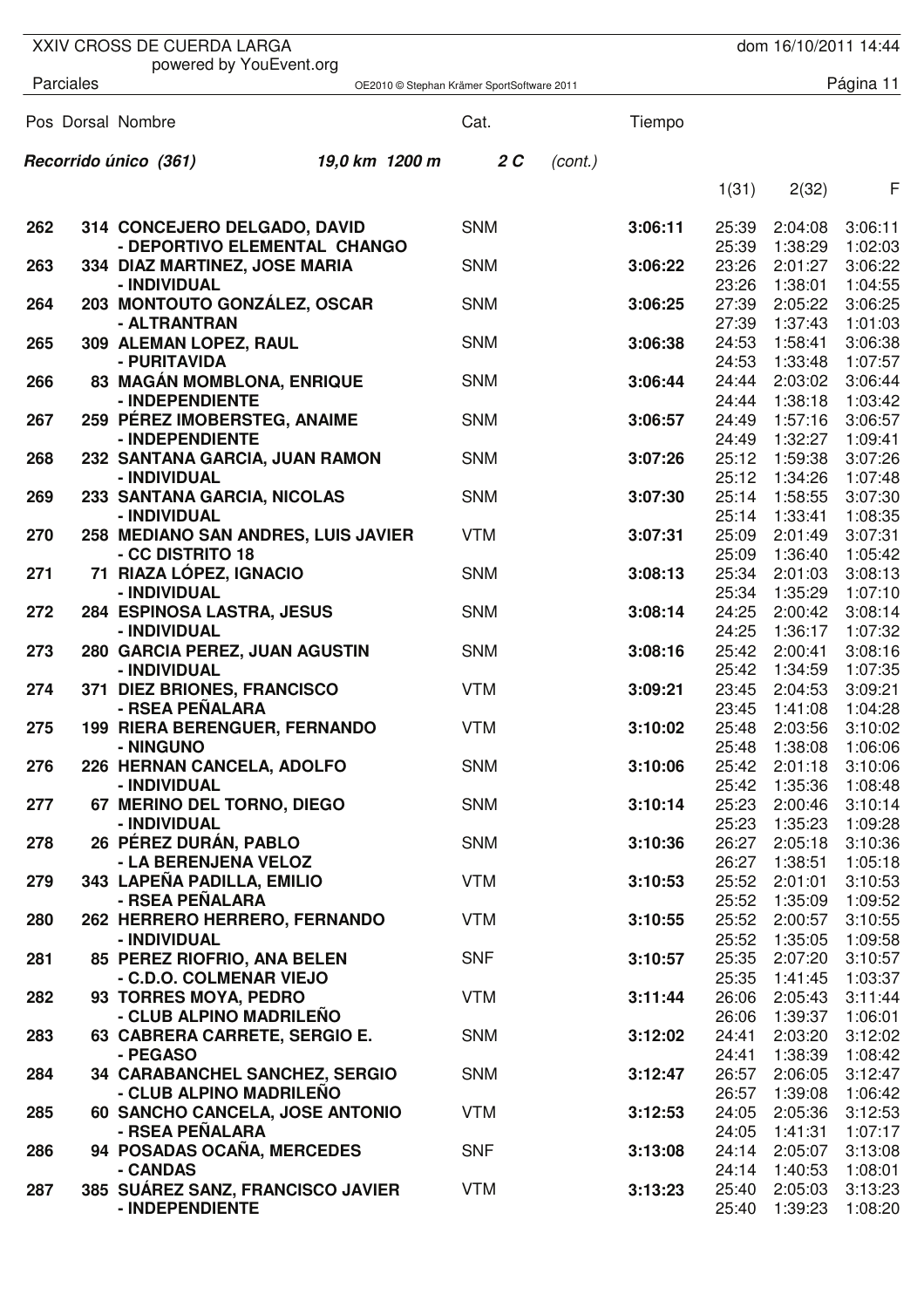|     |           | XXIV CROSS DE CUERDA LARGA                                    |            |         |         |                | dom 16/10/2011 14:44           |                    |
|-----|-----------|---------------------------------------------------------------|------------|---------|---------|----------------|--------------------------------|--------------------|
|     |           | powered by YouEvent.org                                       |            |         |         |                |                                |                    |
|     | Parciales | OE2010 © Stephan Krämer SportSoftware 2011                    |            |         |         |                |                                | Página 12          |
|     |           | Pos Dorsal Nombre                                             | Cat.       |         | Tiempo  |                |                                |                    |
|     |           | 19,0 km 1200 m<br>Recorrido único (361)                       | 2C         | (cont.) |         |                |                                |                    |
|     |           |                                                               |            |         |         | 1(31)          | 2(32)                          | F                  |
| 288 |           | 384 ALCALDE LÁZARO, LUIS<br>- ALPINO MADRILEÑO                | <b>VTM</b> |         | 3:13:24 | 25:38<br>25:38 | 2:02:54<br>1:37:16             | 3:13:24<br>1:10:30 |
| 289 |           | 378 FERNÁNDEZ RIVERA, JUAN PEDRO<br>- RSEA PEÑALARA           | <b>SNM</b> |         | 3:13:34 | 28:03<br>28:03 | 2:09:30<br>1:41:27             | 3:13:34<br>1:04:04 |
| 290 |           | <b>14 SANCHEZ GONZALEZ, FERNANDO</b><br>- INDIVIDUAL          | <b>SNM</b> |         | 3:13:57 | 26:28<br>26:28 | 2:04:48<br>1:38:20             | 3:13:57<br>1:09:09 |
| 291 |           | 36 HERRERO CRESPO, MANUEL<br>- FMM                            | <b>SNM</b> |         | 3:14:32 | 26:09<br>26:09 | 2:05:09<br>1:39:00             | 3:14:32<br>1:09:23 |
| 292 |           | 184 OREJANA MARTÍN, FRANCISCO JAVIER<br>- CLUB ARGÜELLES      | <b>SNM</b> |         | 3:14:35 | 21:13<br>21:13 | 1:53:52<br>1:32:39             | 3:14:35<br>1:20:43 |
| 293 |           | 216 PEREZ PEÑA, JOSE LUIS<br>- JLP                            | <b>SNM</b> |         | 3:14:41 | 21:41<br>21:41 | 1:57:37<br>1:35:56             | 3:14:41<br>1:17:04 |
| 294 |           | 251 GONZALEZ GARCIA, DANIEL<br>- INDIVIDUAL                   | <b>SNM</b> |         | 3:14:49 | 26:52<br>26:52 | 2:07:04<br>1:40:12             | 3:14:49<br>1:07:45 |
| 295 |           | 111 CORREA CASADO, JAVIER<br>- RSEA PEÑALARA                  | <b>SNM</b> |         | 3:16:05 | 27:28<br>27:28 | 2:08:29<br>1:41:01             | 3:16:05<br>1:07:36 |
| 296 |           | 99 BERGE, BERNARD<br>- LOS HURONES                            | <b>VTM</b> |         | 3:16:31 | 27:09<br>27:09 | 2:09:23<br>1:42:14             | 3:16:31<br>1:07:08 |
| 297 |           | 22 MARTÍNEZ GUTIÉRREZ, RAÚL<br>- ESCUELA MÁSTIL METAL RUNNING | <b>SNM</b> |         | 3:16:40 | 28:27<br>28:27 | 2:10:51<br>1:42:24             | 3:16:40<br>1:05:49 |
| 298 |           | 289 MARTINEZ LORENZO, SAMUEL<br>- INDIVIDUAL                  | <b>SNM</b> |         | 3:17:17 | 26:13<br>26:13 | 2:07:52<br>1:41:39             | 3:17:17<br>1:09:25 |
| 299 |           | 171 BENITO BERMEJO, PLÁCIDO<br>- INDIVIDUAL                   | <b>VTM</b> |         | 3:17:24 | 25:33<br>25:33 | 2:09:16<br>1:43:43             | 3:17:24<br>1:08:08 |
| 300 |           | <b>186 MASCARAQUE, ALVARO</b><br>- INDIVIDUAL                 | <b>SNM</b> |         | 3:17:26 | 26:42<br>26:42 | 2:09:07<br>1:42:25             | 3:17:26<br>1:08:19 |
| 301 |           | 274 BAIGORRI RUIZ, MANUEL<br>- INDIVIDUAL                     | <b>SNM</b> |         | 3:17:38 |                | 27:24 2:05:15<br>27:24 1:37:51 | 3:17:38<br>1:12:23 |
| 302 |           | 237 FERNANDEZ AGÜERO, RUBÉN<br>- RSEA PEÑALARA                | <b>SNM</b> |         | 3:17:56 | 27:56<br>27:56 | 2:12:57<br>1:45:01             | 3:17:56<br>1:04:59 |
| 303 |           | 236 REDONDO CACHINERO, LEONOR<br>- RSEA PEÑALARA              | <b>SNF</b> |         | 3:17:58 | 28:08<br>28:08 | 2:13:01<br>1:44:53             | 3:17:58<br>1:04:57 |
| 304 |           | 345 MOYA SEQUEIROS, PEDRO<br>- MALAESPINOS                    | SNM        |         | 3:18:37 | 28:39<br>28:39 | 2:08:24<br>1:39:45             | 3:18:37<br>1:10:13 |
| 305 |           | 316 SILLS, BENJAMIN<br>- INDIVIDUAL                           | <b>SNM</b> |         | 3:19:48 | 26:38<br>26:38 | 2:06:09<br>1:39:31             | 3:19:48<br>1:13:39 |
| 306 |           | <b>19 PRIOR REMIRO, JOAQUIN</b><br>- INDIVIDUAL               | <b>SNM</b> |         | 3:20:03 | 25:15<br>25:15 | 2:08:31<br>1:43:16             | 3:20:03<br>1:11:32 |
| 307 |           | 283 SANCHEZ DOMINGUEZ, JUAN MARIA<br>- INDIVIDUAL             | <b>SNM</b> |         | 3:20:11 | 26:52<br>26:52 | 2:04:42<br>1:37:50             | 3:20:11<br>1:15:29 |
| 308 |           | 6 HERNANDEZ HERRERA, PABLO<br>- ORIENTAGETAFE                 | <b>SNM</b> |         | 3:20:13 | 26:28<br>26:28 | 2:05:11<br>1:38:43             | 3:20:13<br>1:15:02 |
| 309 |           | 90 GONZÁLEZ URUEÑA, GLORIA<br>- CLUB ATLETISMO LAS ROZAS      | <b>SNF</b> |         | 3:20:15 | 25:09<br>25:09 | 2:09:38<br>1:44:29             | 3:20:15<br>1:10:37 |
| 310 |           | 7 SANZ ALONSO, CARLOS<br>- NINGUNO                            | <b>SNM</b> |         | 3:20:34 | 27:39<br>27:39 | 2:09:53<br>1:42:14             | 3:20:34<br>1:10:41 |
| 311 |           | 250 CASALENGUA BARRILERO, JUAN CARLOS SNM<br>- INDIVIDUAL     |            |         | 3:20:54 | 29:22<br>29:22 | 2:15:48<br>1:46:26             | 3:20:54<br>1:05:06 |
| 312 |           | <b>169 PIEDRA RASCON, NACHO</b><br>- INDEPENDIENTE            | <b>VTM</b> |         | 3:21:38 | 27:18<br>27:18 | 2:12:41<br>1:45:23             | 3:21:38<br>1:08:57 |
| 313 |           | 122 MAHLKNECHT, CAROLINA<br>- CLUB DE MONTAÑA CANDAS          | <b>SNF</b> |         | 3:21:40 | 27:44<br>27:44 | 2:09:27<br>1:41:43             | 3:21:40<br>1:12:13 |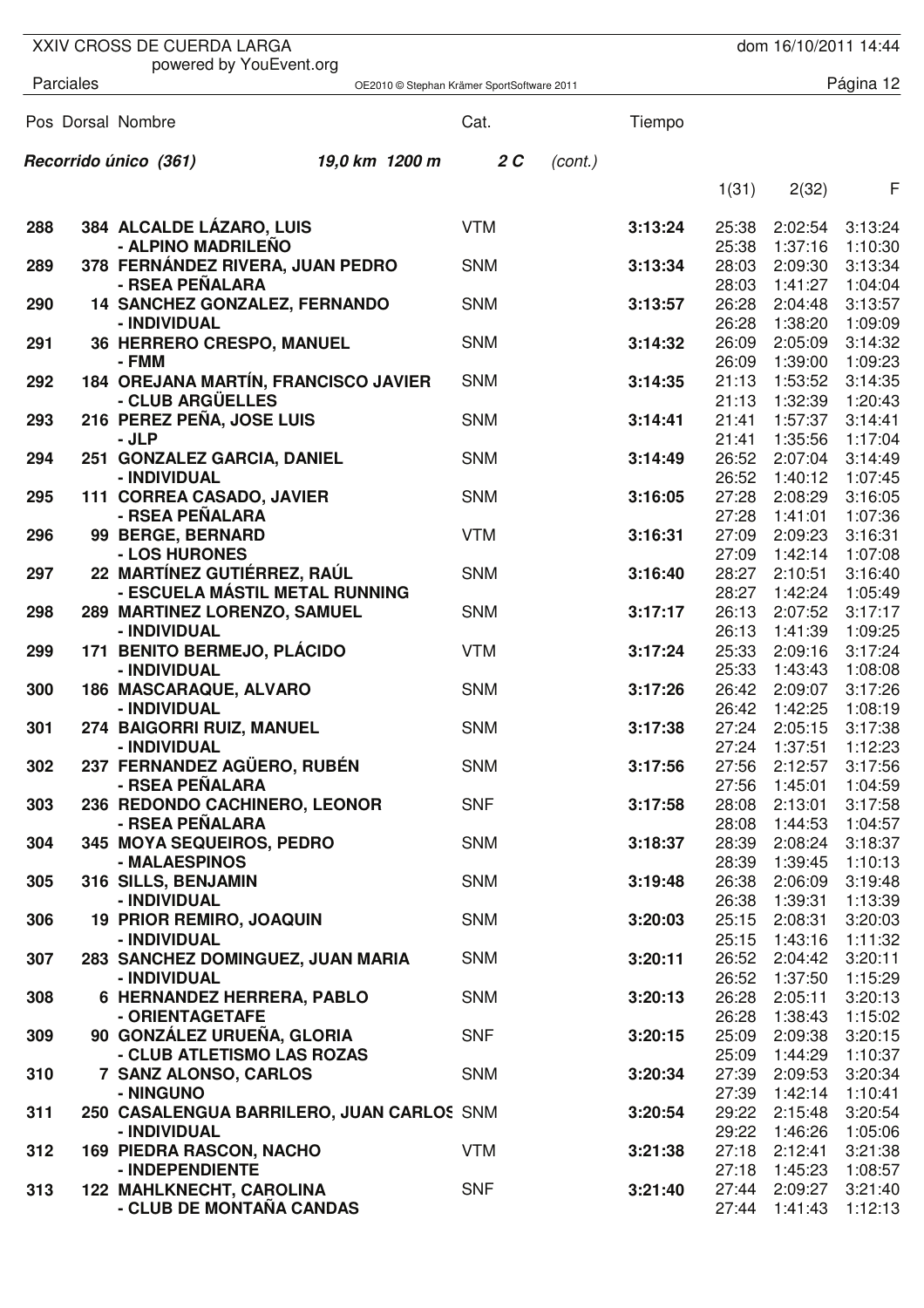|     |           | XXIV CROSS DE CUERDA LARGA                        |            |         |         |                | dom 16/10/2011 14:44 |                    |
|-----|-----------|---------------------------------------------------|------------|---------|---------|----------------|----------------------|--------------------|
|     |           | powered by YouEvent.org                           |            |         |         |                |                      |                    |
|     | Parciales | OE2010 © Stephan Krämer SportSoftware 2011        |            |         |         |                |                      | Página 13          |
|     |           | Pos Dorsal Nombre                                 | Cat.       |         | Tiempo  |                |                      |                    |
|     |           | 19,0 km 1200 m<br>Recorrido único (361)           | 2C         | (cont.) |         |                |                      |                    |
|     |           |                                                   |            |         |         | 1(31)          | 2(32)                | F                  |
| 314 |           | 214 RUIZ ZAPATERO, GUILLERMO                      | <b>VTM</b> |         | 3:22:01 | 27:23          | 2:09:56              | 3:22:01            |
|     |           | - INDIVIDUAL                                      |            |         |         | 27:23          | 1:42:33              | 1:12:05            |
| 315 |           | 148 GARCIA DIAZ, LUIS ESTEBAN<br>- INDIVIDUAL     | <b>SNM</b> |         | 3:22:03 | 28:23<br>28:23 | 2:09:14<br>1:40:51   | 3:22:03<br>1:12:49 |
| 316 |           | 344 MOLINA GRANDE, FRANCISCO JAVIER               | <b>SNM</b> |         | 3:22:18 | 28:41          | 2:13:30              | 3:22:18            |
| 317 |           | - MALAESPINOS<br>121 TOBA IZQUIERDO, CARLOS       | <b>SNM</b> |         | 3:22:20 | 28:41<br>25:18 | 1:44:49<br>2:09:19   | 1:08:48<br>3:22:20 |
|     |           | - INDIVIDUAL                                      |            |         |         | 25:18          | 1:44:01              | 1:13:01            |
| 318 |           | 102 MUÑOZ URRUTIA, IRENE                          | <b>SNF</b> |         | 3:22:32 | 25:36          | 2:03:38              | 3:22:32            |
|     |           | - TENDO                                           |            |         |         | 25:36          | 1:38:02<br>2:14:13   | 1:18:54            |
| 319 |           | 341 JORDÁN ARROYO, LAURA<br>- INDIVIDUAL          | <b>SNF</b> |         | 3:22:33 | 28:03<br>28:03 | 1:46:10              | 3:22:33<br>1:08:20 |
| 320 |           | 40 PAZ BERMÚDEZ, ANA ISABEL                       | <b>SNF</b> |         | 3:23:09 | 27:42          | 2:12:04              | 3:23:09            |
|     |           | - TRICYCLES                                       |            |         |         | 27:42          | 1:44:22              | 1:11:05            |
| 321 |           | 73 GONZALEZ ESPARRAGO, MIGUEL ANGEL SNM           |            |         | 3:23:16 | 25:33          | 2:03:35              | 3:23:16            |
|     |           | - INDIVIDUAL                                      |            |         |         | 25:33          | 1:38:02              | 1:19:41            |
| 322 |           | 399 SOTO VALCARCE, RICARDO                        | <b>SNM</b> |         | 3:23:41 | 24:53          | 2:07:44              | 3:23:41            |
|     |           | - INDIVIDUAL                                      |            |         |         | 24:53          | 1:42:51              | 1:15:57            |
| 323 |           | 173 GONZALEZ MENDIOLA, JAVIER                     | <b>SNM</b> |         | 3:25:21 | 25:06          | 2:04:16              | 3:25:21            |
|     |           | - RSEA PEÑALARA                                   |            |         |         | 25:06          | 1:39:10              | 1:21:05            |
| 324 |           | 51 GONZÁLEZ TORRES, EDUARDO                       | <b>SNM</b> |         | 3:25:49 | 28:08          | 2:15:50              | 3:25:49            |
| 325 |           | - UTMB<br>299 GARCÍA YUSTE, MARIANO               | <b>SNM</b> |         | 3:25:58 | 28:08<br>22:34 | 1:47:42<br>1:59:27   | 1:09:59<br>3:25:58 |
|     |           | - INDIVIDUAL                                      |            |         |         | 22:34          | 1:36:53              | 1:26:31            |
| 326 |           | 156 DE VELASCO ORIA DE RUEDA, JORGE               | <b>SNM</b> |         | 3:26:03 | 25:31          | 2:08:28              | 3:26:03            |
|     |           | - INDIVIDUAL                                      |            |         |         | 25:31          | 1:42:57              | 1:17:35            |
| 327 |           | <b>187 FERNANDEZ- COMBARRO, LUIS</b>              | <b>VTM</b> |         | 3:26:34 | 26:59          | 2:11:54              | 3:26:34            |
|     |           | - C.A. BOSTON                                     |            |         |         | 26:59          | 1:44:55              | 1:14:40            |
| 328 |           | 351 MATÉ SALGADO, JOSE MIGUEL                     | <b>VTM</b> |         | 3:26:35 | 26:59          | 2:11:52              | 3:26:35            |
|     |           | - INDIVIDUAL                                      |            |         |         | 26:59          | 1:44:53              | 1:14:43            |
| 329 |           | <b>197 DEL PINO MONTES, CARLOS</b>                | <b>VTM</b> |         | 3:27:40 | 27:18          | 2:09:10              | 3:27:40            |
|     |           | - INDIVIDUAL                                      |            |         |         | 27:18          | 1:41:52              | 1:18:30            |
| 330 |           | 113 VAZQUEZ MONTAL, DAVID                         | <b>SNM</b> |         | 3:27:57 | 27:34          | 2:13:11              | 3:27:57            |
|     |           | - INDEPENDIENTE                                   |            |         |         | 27:34          | 1:45:37              | 1:14:46            |
| 331 |           | 45 HERNÁNDEZ DE LOPE, ALFONSO                     | <b>VTM</b> |         | 3:28:27 | 27:03          | 2:11:13              | 3:28:27            |
|     |           | - NOVATOS 08                                      |            |         |         | 27:03          | 1:44:10              | 1:17:14            |
| 332 |           | 221 GONZALEZ MARTIN, EUGENIO FIDEL<br>- DIATLÉTIC | <b>SNM</b> |         | 3:28:33 | 24:54<br>24:54 | 2:01:47<br>1:36:53   | 3:28:33<br>1:26:46 |
| 333 |           | 170 FERNANDEZ HERNANDEZ, ALFONSO                  | <b>SNM</b> |         | 3:29:21 | 28:51          | 2:12:31              | 3:29:21            |
|     |           | - INDIVIDUAL                                      |            |         |         | 28:51          | 1:43:40              | 1:16:50            |
| 334 |           | <b>12 GARCÍA ORTIZ, MANUEL</b>                    | <b>SNM</b> |         | 3:29:22 | 27:31          | 2:10:48              | 3:29:22            |
|     |           | - MÁSTIL METAL                                    |            |         |         | 27:31          | 1:43:17              | 1:18:34            |
| 335 |           | 277 IZQUIERDO GALLARDO, FRANCISCO JOSE SNM        |            |         | 3:29:58 | 30:03          | 2:19:57              | 3:29:58            |
|     |           | - LOS PAQUETES                                    |            |         |         | 30:03          | 1:49:54              | 1:10:01            |
| 336 |           | 213 GONZALO, NACHO                                | <b>VTM</b> |         | 3:31:03 | 27:25          | 2:14:54              | 3:31:03            |
|     |           | - RSEA PEÑALARA                                   |            |         |         | 27:25          | 1:47:29              | 1:16:09            |
| 337 |           | 192 PEÑA PERALES, JOSE MIGUEL                     | <b>SNM</b> |         | 3:33:21 | 27:20          | 2:18:08              | 3:33:21            |
|     |           | - INDIVIDUAL                                      |            |         |         | 27:20          | 1:50:48              | 1:15:13            |
| 338 |           | <b>42 CASTILLEJOS ALONSO, PATRICIA</b>            | <b>SNF</b> |         | 3:33:22 | 27:30          | 2:18:05              | 3:33:22            |
|     |           | - CLUB ALCARREÑO DE MONTAÑA                       |            |         |         | 27:30          | 1:50:35              | 1:15:17            |
| 339 |           | <b>43 HIGUERA BARCO, ERNESTO</b>                  | <b>SNM</b> |         | 3:33:23 | 27:16          | 2:18:01              | 3:33:23            |
|     |           | - CLUB ALCARREÑO DE MONTAÑA                       |            |         |         | 27:16          | 1:50:45              | 1:15:22            |